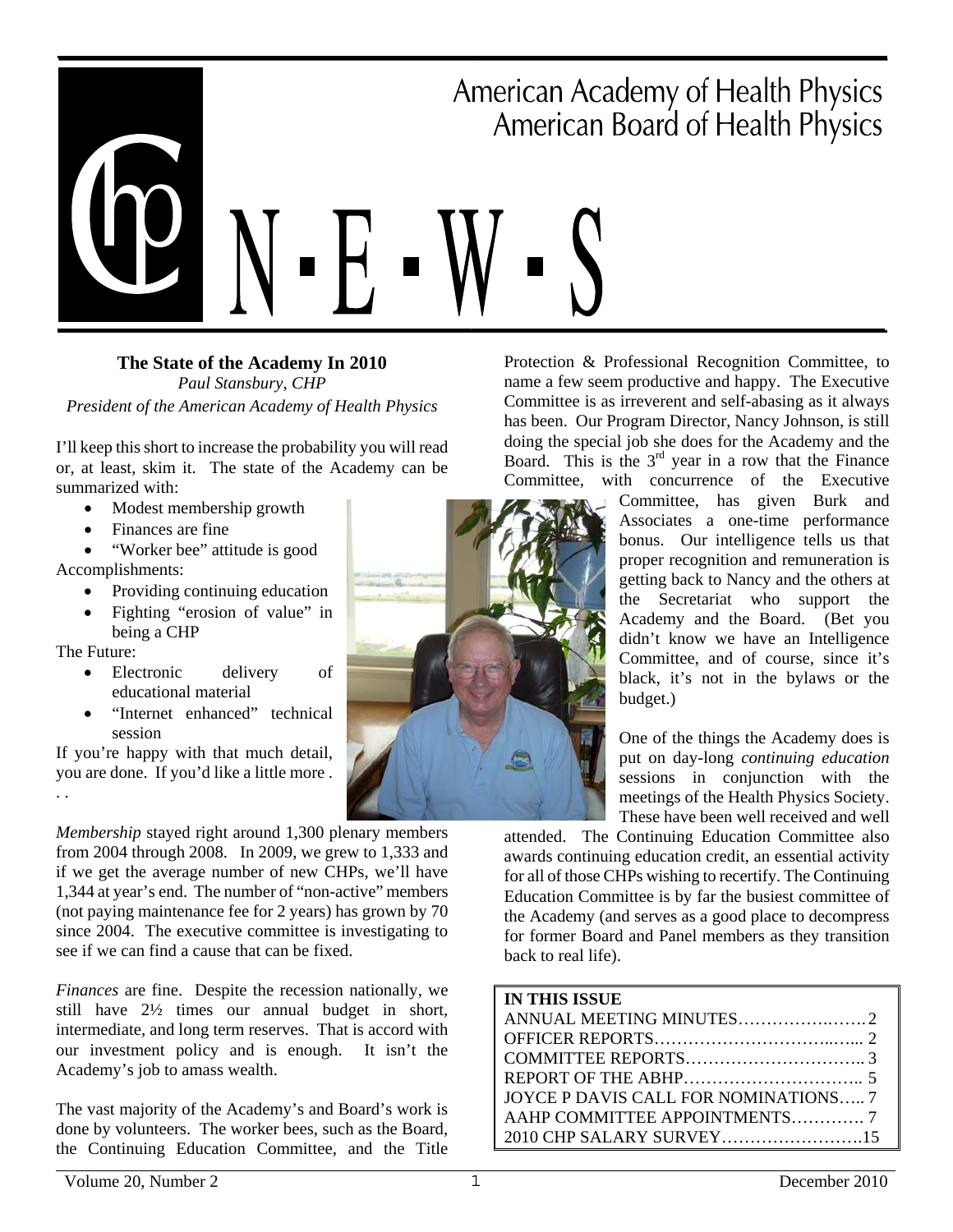#### **CHP News**

Another activity of the Academy is to increase the value of being certified, and these days, to keep the value of being a CHP from lessening. We do the former in conjunction with the HPS and the American Industrial Hygiene Association. As state legislatures take up licensure of health professionals and others, the 3 organizations work together to assure that HPs, CHPs, IHs, and CIHs are properly included in state licensure laws and regs. As an example of *credential erosion*, the state of Michigan is considering legislation that would require all HPs and IHs to be a licensed sanitarian or work for one. As specified in our "TriPartite Agreement" AIHA is taking the lead and has submitted a draft amendment that would exempt HPs and IHs from this requirement. The bill is in committee at present.

The Board has taken some actions to improve the use of *electronically- received continuing education* activities. I'll not steal its thunder. The Academy will test pilot the use of internet-enhancement of its special technical session at the Palm Beach meeting next summer. We will try to emulate the way the NCRP conducted its annual meeting last spring. More on that in coming months.

The last item to consider is that here in a few short months, some of your officers, chairs, and committee members will retire. Others will transition to new duties (without a sound much less an energetic emission). I'm sure I can speak for the others. It has been definitely interesting and often fun to try to help steer this eclectic collection of CHPs that we are.

### **AMERICAN ACADEMY OF HEALTH PHYSICS EXECUTIVE COMMITTEE**

**Minutes of June 26 – 27, 2010 Salt Lake City, Utah** 

#### **1.0 Call to Order**

President Paul Stansbury called the meeting to order at 1:00 p.m. local time on June 26, 2010, and welcomed those present.

#### **2.0 Welcome to Members and Guests**

#### **Executive Committee Members:**

Mike Bollenbacher - Director John Frazier – President-Elect Designate Jack Higginbotham – ABHP Chair Nancy Johnson - Program Director Ray Johnson – Treasurer Kyle Kleinhans – CHP Corner/News Editor Ken Krieger – Secretary Jay Maisler – Director Scott Medling - Webmaster Kathy Shingleton – President-Elect Paul Stansbury – President Richard Vetter - Past-President

#### **Committee Chairs/Liaisons:**

Liz Brackett – HPS Liason Earl Fordham – CRCPD Liaison & Nominating Chair Greg Hall - Appeals Chair

Jim Willison - Continuing Education Chair

#### **3.0 Discussion and Approval of Agenda**

The meeting agenda and handout packet had been distributed electronically to the Executive Committee in advance of the meeting.

#### **4.0 Approval of Minutes of January 2010 Meeting**

Secretary Ken Krieger had provided a draft of the meeting minutes from the Executive Committee meeting held in January 2010.

#### **5.0 Reports of 2010 Officers**

#### **5.1 President's Report** (Paul Stansbury)

Paul summarized his written report which had been included in the meeting packet. Of particular interest, Paul mentioned the following:

- $\checkmark$  The Nominations committee chairman, Kathy Pryor, has been elected president of HPS, and Earl Fordham has been appointed to fill the Nominations chair position.
- $\checkmark$  Investigated the issue of electronic signatures and found that it will serve no beneficial purpose to the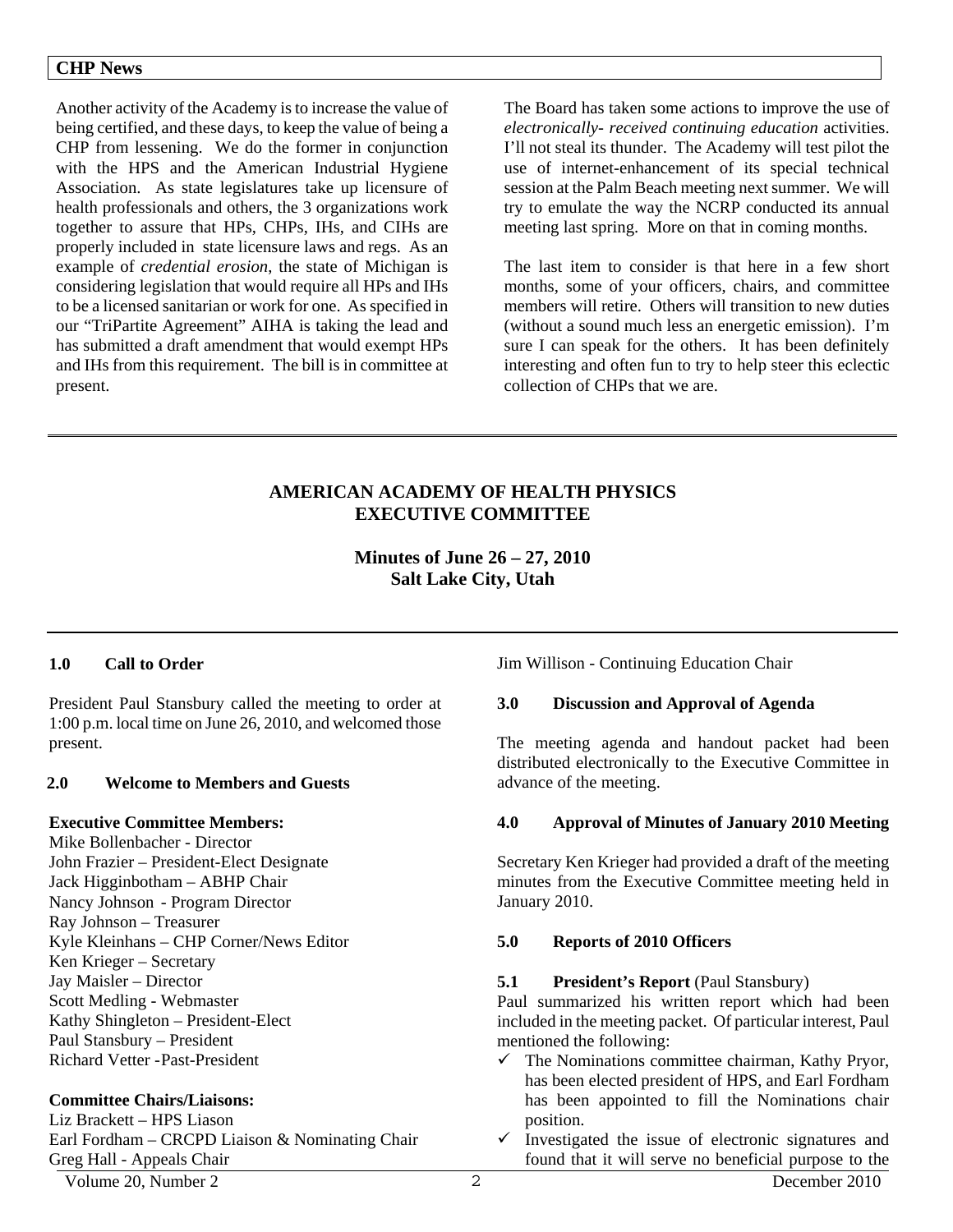academy, issue closed.

- $\checkmark$  A letter regarding stakeholders was written and submitted by President Stansbury. An IRPA representative requested that he write one for the IRPA newsletter and one was written.
- 9 Special session in Palm Beach meeting suggested topic to be "How did we get here and where should we have gone".

# **5.2 President-Elect** (Kathy Shingleton)

Kathy summarized her written report which had been included in the meeting packet. Of particular interest, Kathy mentioned the following:

- $\checkmark$  SOP 1.2.1, NO revision is needed.
- $\checkmark$  Helped select a replacement for outgoing Nomination chair (Kathy Pryor).
- $\checkmark$  Three members will be reappointed to their committees:
	- o Glenn Sturchio: Nominating Committee member
	- o Ruth McBurney: Professional Standards and Ethic Committee Chair
	- o Michael Davidson: Professional Development Committee, Chair
- $\checkmark$  Jack Higginbotham has requested an early transition off of the Exam Site committee.
- 9 Tom Buhl, Chair of the Title Protection Committee will use this year to cross train Dan Mantooth, who is willing to take on the role of Chair when Tom rotates off.
- $\checkmark$  The Professional Development Committee has one more member than stated in the by-laws. As the person rotating off at the end of 2010 was, in fact an ad-hoc member of the committee, but got replaced as though they were a regular member of the committee. The Executive Committee agreed to let the committee have one extra person this year, and simply not replace the next person who rotates off next year.

# **5.3 Past President** (Rich Vetter)

Rich reported the following:

- $\checkmark$  He wished to thank people who helped him during his time as president especially Dan Strom and Jim Willison.
- $\checkmark$  He resolved a situation of an inappropriate use of the CHP designation.
- $\checkmark$  He reviewed the Academy Service Award SOP and suggested that the responsibility for the annual review be changed from the President to the Past-President, as follows:

Section 4.0 "Annual Review" reads as follows:

 "This SOP shall be reviewed annually, prior to the summer meeting of the AAHP Executive Committee, by the **President** [emphasis added] to ensure that it is current. A statement that "no revision is needed" or the proposed revisions shall be submitted to the AAHP Program Director in time to be included on the agenda of the Executive Committee Meeting."

I propose changing the word "President" in Section 4.0 to "Past President."

# **5.4 Secretary** (Ken Krieger)

Ken reported the following:

- $\checkmark$  Meeting minutes from Albuquerque, NM were finalized and submitted.
- $\checkmark$  Received and reported the results of the elections to the Executive Committee and CHP corner:
	- o President-elect-designate: John Frazier
	- o Treasurer-elect: Andrew Thatcher
	- o Director-elect: Gloria Mei.

# **5.5 Treasurer** (Ray Johnson)

Ray summarized his written report which had been included in the meeting packet. Of particular interest, Ray mentioned the following:

- $\checkmark$  The Finance Committee met and discussed the long and intermediate securities of the Academy. Even though judging by criteria set in the SOP the intermediate term securities are in 'red' we did OK over all relative to the market, according to the financial advisor.
- $\checkmark$  A deficit budget has been approved for several years due to:
	- o Committees usually do not spend what is approved; and
	- o Short term investments usually make up the difference.
- $\checkmark$  It was noted that the Academy's operating budget has been in the 'red' for several years and some money may have to be transferred in the future to maintain the operating account.
- $\checkmark$  It was noted that travel assistance for members has been increasing in the last several years.

# **5.6 Parliamentarian** (Steve Rima)

No report was submitted.

# **6.0 Committee Correspondence and Reports**

# **6.1 Appeals Committee** (Greg Hall)

Greg reported that no appeals were made since the last meeting.

#### **6.2 Continuing Education Committee** (Jim Willison)

Jim summarized his written report which had been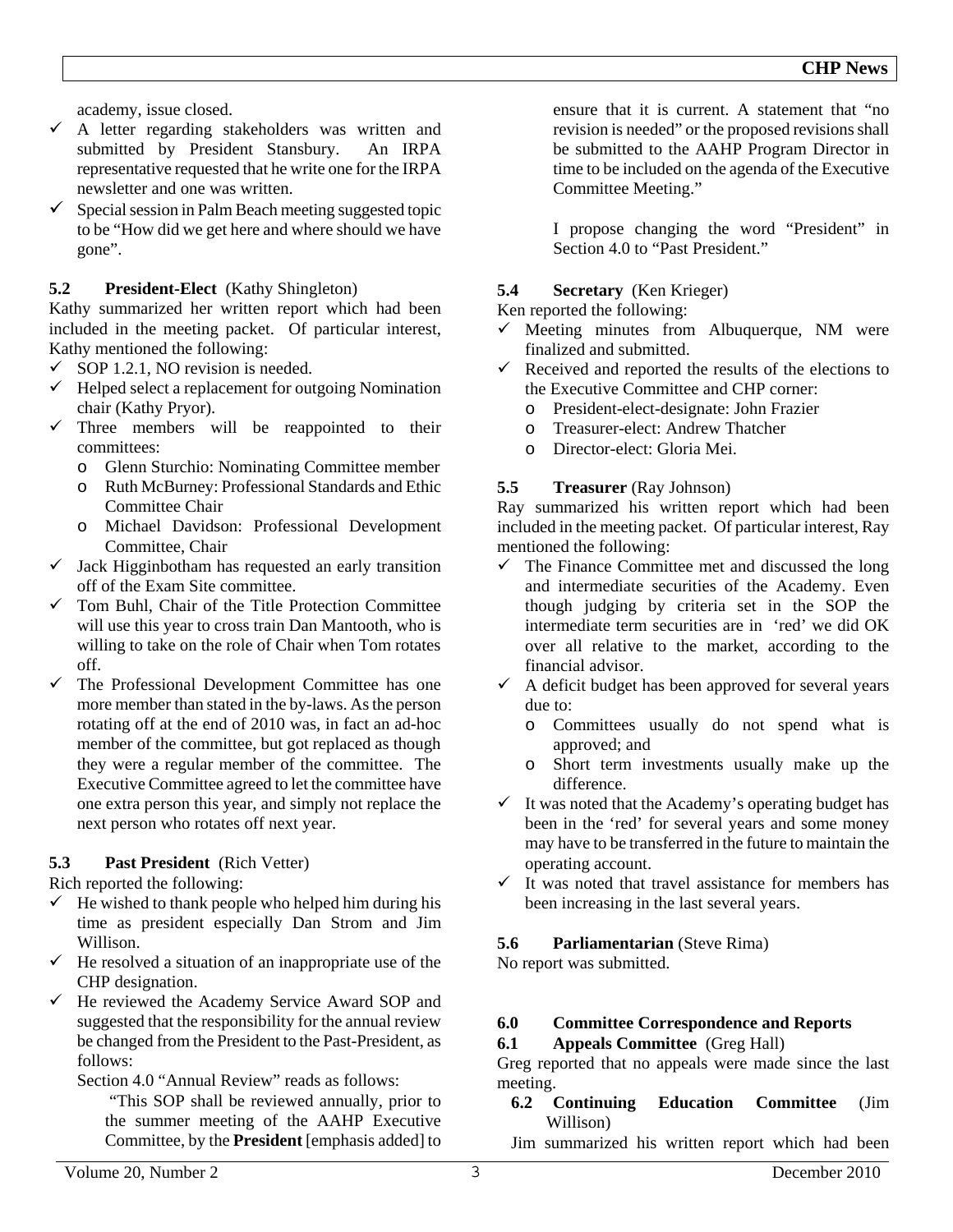included in the meeting packet. Of particular interest, Jim mentioned the following:

- $\checkmark$  The Committee reviewed and approved training classes for CECs.
- $\checkmark$  There was not too much activity from webinars this year.
- $\checkmark$  The live webcasts had some difficulties.
- $\checkmark$  The committee discussed if members should get same credits for a web presentation vs. attending a class in person.
- $\checkmark$  The changes in the cost per PEP sessions were discussed, as the HPS recently raised their rates from \$60 to \$90 for a 2-credit CEC course.
- $\checkmark$  Notes were made about the following
- o The costs of webcasts vs. in person, CECs vs. cost of webcast.
- o Should the length of the Professional Development School be standardized?
- o Should academic courses be given the same CECs as professional courses?
- $\checkmark$  Review number of CECs granted to submitted courses will be discuss in section 11.7.

#### **6.3 Exam Site Selection Committee** (April Chance)

No report was submitted by the site selection committee, but it was noted by Nancy Johnson that they did a great job of arranging and setting up the exam sites.

#### **6.4 Finance Committee**

The Finance Committee met to review the budget.

**6.5 Nominating Committee** (Earl Fordham) Earl summarized his written report which was distributed at the meeting. Of particular interest, Earl mentioned the following:

- $\checkmark$  Committee will gather and present information on available ABHP positions.
- $\checkmark$  Executive Committee positions will be announced in the July Newsletter.

#### **6.6 Professional Development Committee** (Mike Davidson)

Mike was not present, but he had submitted a written report.

#### **6.7 Professional Standards & Ethics Committee**  (Ruth McBurney)

The Professional Standards & Ethics committee submitted a written report which had been included in the meeting packet, but no members of the Committee were present to discuss the report:

 $\checkmark$  There were no complaints referred to our committee by the Executive Committee during this reporting period.

- $\checkmark$  The winner of the Joyce P. Davis Memorial Award for 2010 was Frazier Bronson.
- **6.8 Title Protection/Professional Recognition Committee** (Tom Buhl)

The Professional Standards & Ethics committee submitted a written report which had been included in the meeting packet, but no members of the Committee were present to discuss the report.

### **6.9 CARE Bill Issues**

Several states have adopted the CARE Bill Act, which requires a certification for the Medical Health Physicist position. The specific acceptable certifications are not listed in the bill, but are (so far) determined by an advisory board established by the state. The AAPM would like the cooperation of the HPS/AAHP in not objecting to the certification requirement, in return for their efforts to ensure the ABHP certification is included as an acceptable certification by each State's advisory board. Past-president Vetter provided a summary of the issues and a synopsis of actions taken over the past couple years. The Executive Committee agreed that it would be appropriate for President Stansbury to send a letter to the AAPM stating our concurrence with the above.

The statement drafted by Secretary regarding above topic is as follows:

"The AAHP will work with the AAPM on the issue of the acceptance of the certification by the ABHP as a component that leads to licensure as a medical health physicist."

#### **6.10 Liaisons' Reports**

**6.10.1 ABMP** (Dean Broga/Michael Erdman/ Michael Sheetz) No report was submitted.

# **6.10.2 CRCPD** (Earl Fordham)

Earl summarized his written report which was distributed at the meeting. Of particular interest, Earl mentioned the following:

- $\checkmark$  Mike Gilley is the chair of the CRCPD.
- $\checkmark$  Radioactive material control and CARE Bill issues were discussed by CRCPD.
- $\checkmark$  There was a call for volunteers for working groups.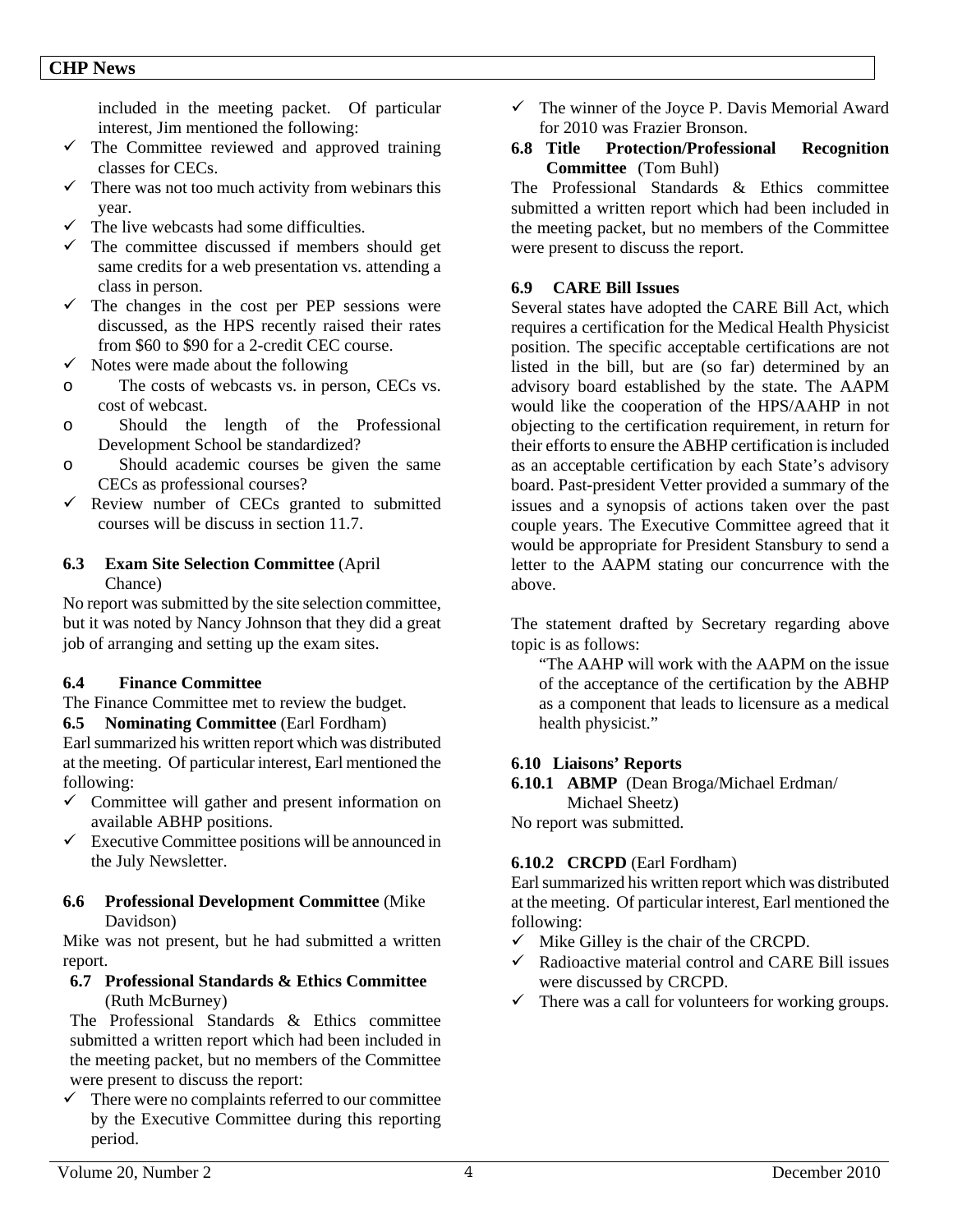### **6.10.3 Health Physics Society** (Liz Brackett)

Liz reported the following:

- $\checkmark$  The HPS requested continued support from AAHP regarding the HPS intersociety forum
- $\checkmark$  Several methods were discussed on how to increase dropping HPS membership numbers
- $\checkmark$  The HPS has been discussing the possibility of having only one type of membership category: Plenary

#### **6.9.4 NRRPT (**Dave Tucker)

No report was submitted.

#### **7.0 Reports from the Editor & Webmaster**

#### **7.1** Newsletter Editor (Kyle Kleinhans)

Kyle summarized his written report which was distributed at the meeting. Of particular interest, Kyle mentioned the following:

- $\checkmark$  Performed the required annual review in accordance with SOP 3.3.1, CHP News Editor. No revision is needed.
- $\checkmark$  Reported that the number of articles submitted continue to exceed the space available for the CHP Corner. Expressed thanks to the Executive Committee and Committee Chairs that have submitted articles.
- $\checkmark$  Provided a detailed list of articles published in the CHP News and CHP Corner.

#### **7.2 Webmaster** (Scott Medling)

Scott summarized his written report which was distributed at the meeting. Of particular interest, Scott mentioned the following:

- $\checkmark$  The AAHP webpage was redesigned.
- $\checkmark$  The 2009 certification exam results were posted.
- $\checkmark$  The HPS/AAHP salary survey was posted.
- $\checkmark$  AAHP electronic balloting was held.
- $\checkmark$  SOP 3.4.2 was reviewed and no changes are needed.

It was also noted that AAHP has a Facebook page.

There was discussion about whether a Word version of the application forms could be put on the AAHP webpage to make it easier for applicants to fill out the form. It will be investigated to see if forms can be turned into a PDF form format so people can fill out and print out pages, but not able to modify forms.

#### **7.3 June 2010 AAHP Special Session** (Rich Vetter)

Rich noted he special session of the AAHP in the June 2010 HPS meeting is "Dose Reconstruction for Epidemiology". He gave a special thanks to Dan Strom for his significant help in proposing the idea and putting together this session.

#### **8.0 Report of the American Board of Health Physics** (Jack Higginbotham)

Jack summarized his written report which had been distributed at the meeting. Of particular interest, Jack mentioned the following:

- $\checkmark$  Kent Lambert will be new 2011 ABHP Chair.
- $\checkmark$  Govind Rao will be the new 2011 ABHP Vice Chair.
- $\checkmark$  Assistance was requested in providing nominations for the McAdams award for outstanding service to the Academy.
- $\checkmark$  ANSI accreditation process is in progress.

#### **9.0** Report of the Secretariat (Nancy Johnson)

Nancy summarized her written report which had been distributed prior to the meeting. Of particular interest, Nancy mentioned the following:

- $\checkmark$  The number of certification applicants is steady.
- $\checkmark$  Nancy updated the list of active and inactive members.
- $\checkmark$  The 2010 certification exam was given in 14 sites one of which was in Canada.
- $\checkmark$  Nancy will update the Executive Committee roster with new addresses and information.
- $\checkmark$  During the report of membership numbers, there was a discussion regarding the letter inactive members receive encouraging them to pay their dues and become active. Nancy Johnson noted that the letter has not been updated for several years.

#### **10.0 Old Business**

#### **10.1 Review of January 2010 Open Action Items**  (Rich Vetter)

 $\checkmark$  Review of CHP renewal letter - Kathy Shingleton will review wording used in the CHP renewal letter and submit recommended changes to the EC for review

 $\checkmark$  Feasibility of using electronic signatures - Paul Stansbury reported that he had looked into the issue of electronic signatures and found that it will serve no beneficial purpose to the Academy, so the issue was closed.

#### **10.2 AAHP Balloting – Fordham as Nominating Committee Chair** (Nancy Johnson)

The electronic balloting for Earl to become the new Nominating Committee Chair was affirmed.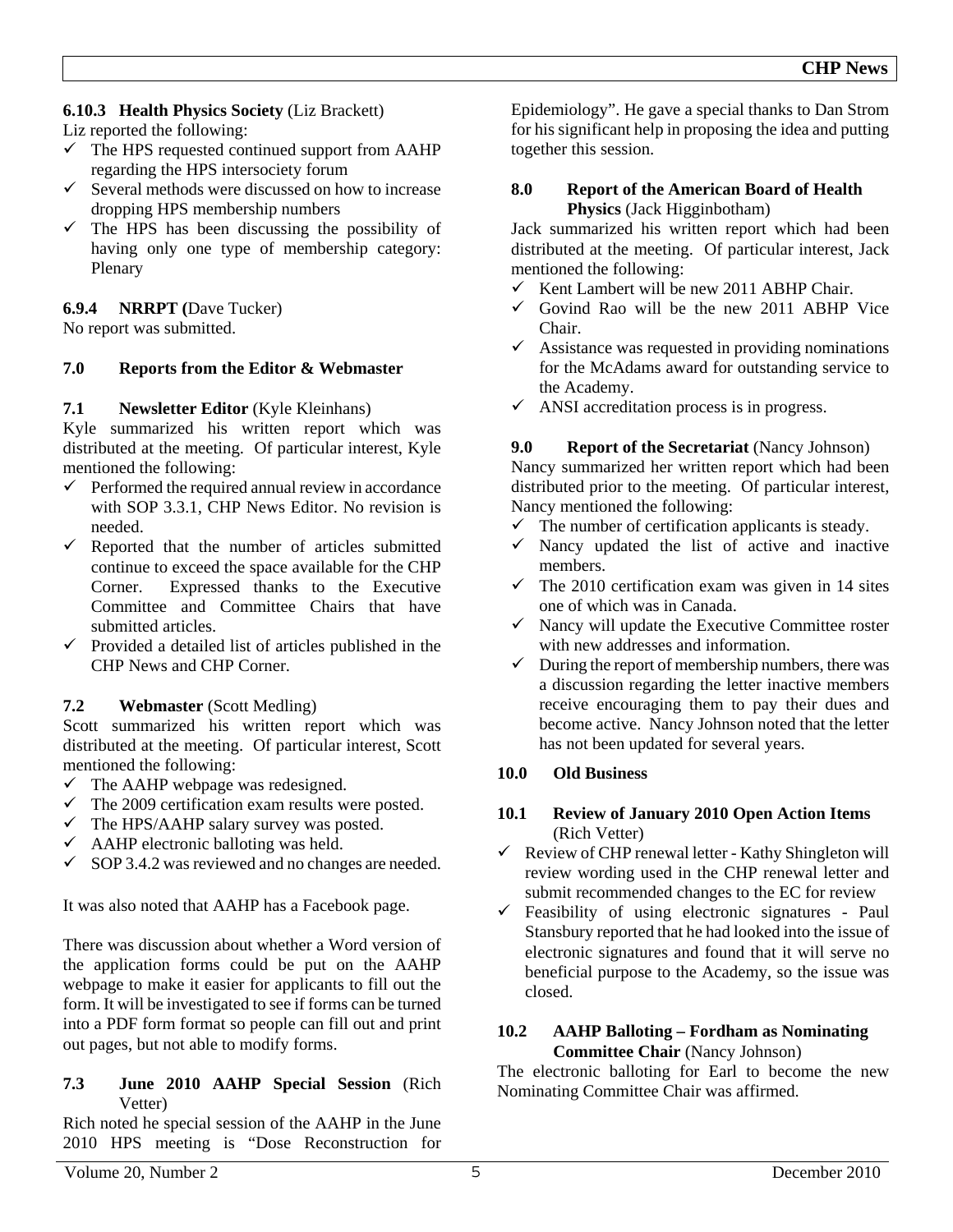#### **CHP News**

#### **10.3 IRPA Guiding Principles on Stakeholder Engagement Follow-up** (Paul Stansbury)

After an article by President Stansbury on stakeholder engagement was published in *HPS News* in May, Ken Kase, IRPA President, found out about the Academy's show of support and the HPS's Position Statement endorsing the Guiding Principles, he asked that the HPS and the Academy send in a piece for the IRPA newsletter and website.

President Stansbury, along with HPS President Howard Dickson, wrote a letter to IRPA Newsletter outlining the Guiding Principles on Stakeholder Engagement

#### **11.0 New Business**

#### **11.1 Appointments of new committee members**  (Kathy Shingleton)

Kathy presented the proposed membership for the 2011 committees (see complete article on page 7 of this CHP News). In accordance with the AAHP bylaws, the ABHP Chair and Vice Chair fill specified positions on the Finance (Chair) and Nominating Committees (Vice Chair).

- $\checkmark$  The ABHP chair and vice-chair for 2010 are:
	- o Kent Lambert, chair
	- o Govind Rao, vice-chair
- $\checkmark$  Pending EC approval, 3 members will be reappointed to their committees
	- o Glenn Sturchio, Nominating Committee member
	- o Ruth McBurney, Professional Standards and Ethic Committee Chair
	- o Michael Davidson, Professional Development Committee Chair

#### **11.2 Revision of SOP 2.2.2** (Jim Willison)

It was agreed to add the Waste Management Symposium to the list of meeting that are preapproved for CECs. Also, a change was made to account for shorter than normal Professional Development Schools.

#### **11.3 Budget Approval** (Ray Johnson)

Ray reviewed the proposed budget for 2011, noting that the EC has approved deficit budgets over the past several years, understanding that Committees, in particular, under spend their budgets.

The Finance committee thanked Burk and Associates and others for their help with the finance committee.

**11.4 Replacement of ABHP Members** (Earl Fordham) Earl discussed that two ABHP members needed to be replaced, the ABHP created a list of possible candidates to replace the leaving members. A motion was made to accept the top two candidates.

### **11.5 Revision to Professional Development Committee** (Mike Davidson)

The motion was withdrawn since SOPs do not have to be voted on to change.

#### **11.6 Timing of Announcement of Award Winners** (Paul Stansbury)

It was agreed that the Academy award winners should be posted on-line as soon as they are notified of their award, and that the information will be posted on the website.

**11.7 Continuing Education Discussion** (Jim Willison) The issue of declining revenue from continuing education classes was discussed. One of the problems from a recent meeting was that only 2 (as opposed to the more normal 3) courses were offered. Jim noted that part of the problem is finding new courses, where existing courses seemed to have run their course. It was also noted that the HPS has raised their fees for PEP courses from \$60 to \$90 for a two-credit course. President Stansbury suggested the EC reassess the fees charged for courses, and if a change seems appropriate, canvassing the EC with an electronic ballot.

**11.8 Academy Open Meeting Agenda** (Rich Vetter) President Stansbury reviewed the agenda for the Academy Open Meeting and solicited comments/changes. None were offered.

# **11.9 February 2011 Meeting Date**

The meeting in Charleston will be Sunday February 6, 2011, with a tentative starting time of 9:00 am. A motion to adjourn and reconvene the Executive Committee at the Charleston mid-year meeting was approved.

# **12.0 Adjournment**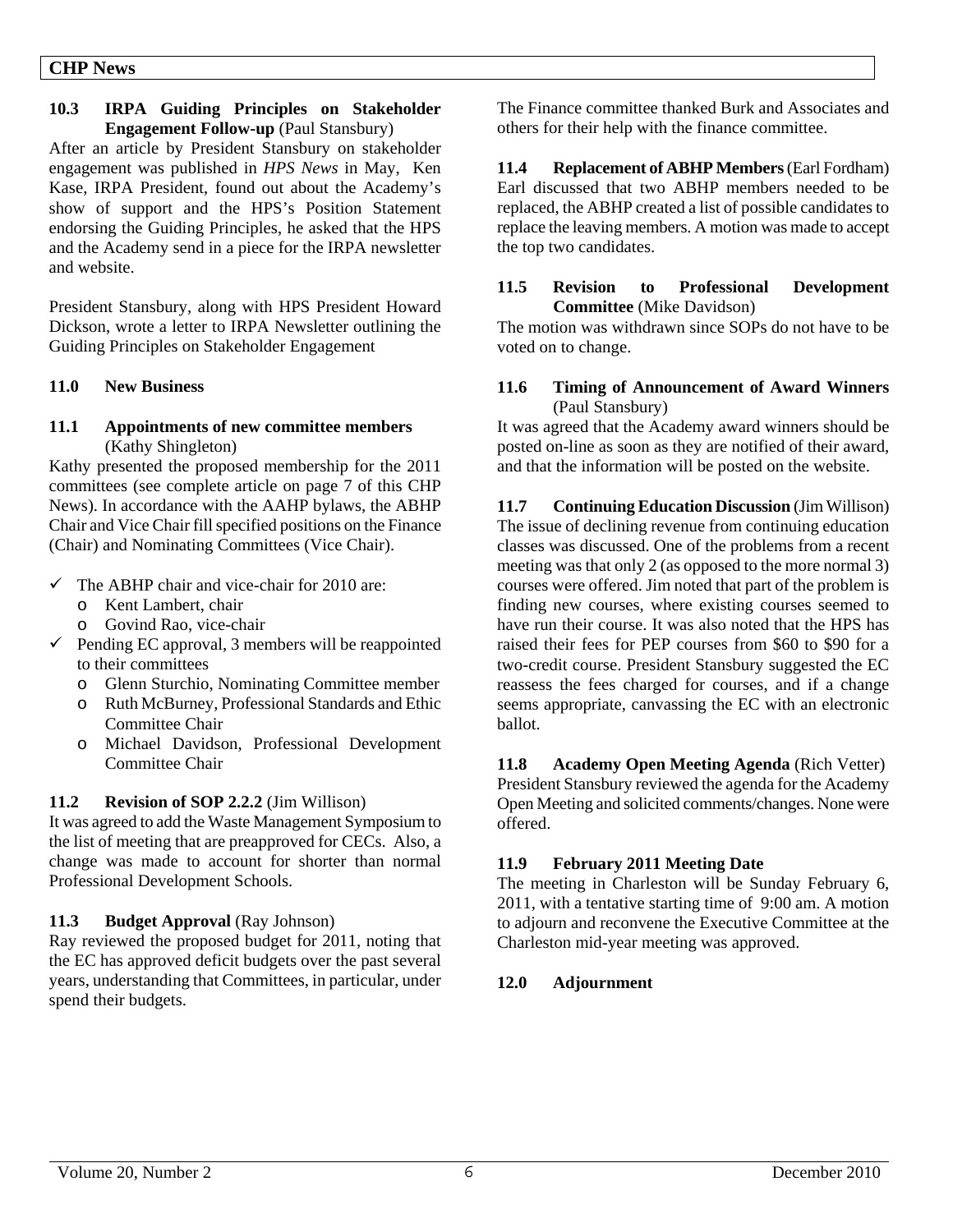**ABHP APPLICATION REMINDER:** Complete applications to take either part of the 2011 ABHP examination must be filed with the Secretariat, postmarked no later than 15 January 2011. Application information may be found at http://www.hps1.org/aahp/boardweb/forms.html.

#### **Call for Nominations 2011 Joyce P. Davis Memorial Award**  *Ruth E. McBurney*

*Chair, Professional Standards and Ethics Committee* 

The American Academy of Health Physics (AAHP) established the Joyce P. Davis Memorial Award in recognition of her dedication to the advancement of health physics and her humanitarian efforts to uphold the ethics of the profession. The recipient of this award should demonstrate excellence in professional achievement as well as being admired for ethical behavior and interpersonal skills.

The eligibility requirements are:

- 1. A member of AAHP for at least 10 years,
- 2. A champion of professional standards and ethics, and
- 3. Exemplary professional service to the AAHP or the American Board of Health Physics.

I encourage you to nominate a deserving member of AAHP for this prestigious award. Any member of the Academy can make nominations for the award.

Selection criteria are presented in AAHP Standard Operating Procedure 2.7.2, Rev. 1, which can be found on the AAHP web site in the Members Only Section, AAHP Library. The previous recipients of the award are John P. Kelly, James E. Tarpinian, Carol D. Berger, Howard W. Dickson, and Frazier Bronson. The award will be presented at the AAHP Awards Luncheon during the  $56<sup>th</sup>$  Health Physics Society Annual Meeting in West Palm Beach, Florida, June 26-30, 2011. Nominations should include a brief biographical resume of the nominee's career and service to the profession and AAHP, a nomination letter, and at least three reference letters in support of the nomination from AAHP members. Nominations, including a nomination letter and current resume of the nominee, must be submitted to the AAHP Nominating Committee (2011 Chair, Earl Fordham, earl.fordham@doh.wa.gov), on or before 1 March 2011.

# **AAHP Committee Appointments**

*Kathy Shingleton, President-elect* 

One of the primary responsibilities of President-elect is to staff the AAHP committees, where much of the work of the Academy is conducted. Several people told me this was a hard task, but I have to say, our membership, along with Nancy Johnson (our Program Director from Burk and Associates) made it easy. (Thanks to all!!)

Nancy provided me with the list of people who indicated (on their dues statement) a willingness to serve on a committee, and working with the current Chairs of each committee, we identified potential replacements for those whose term ends at the (January) midyear meeting, 2011. If the Chair of the committee had a preference, I went with that, but in most cases they did not, and I selected potential replacements with an eye towards geographic

variability and getting new blood into the system. Thanks to our high-quality membership, we had lots of volunteers, and every person asked to join a committee, accepted.

The number of members for each committee is established in the AAHP Bylaws, as is the term of office (each member serves a 3-year term, renewable upon approval of the AAHP Executive Committee, with the Chair being selected from the committee for renewable 1-year terms). I am pleased to say, at our June 2010 annual meeting, the AAHP Executive Committee approved the following committee memberships for 2011-2013: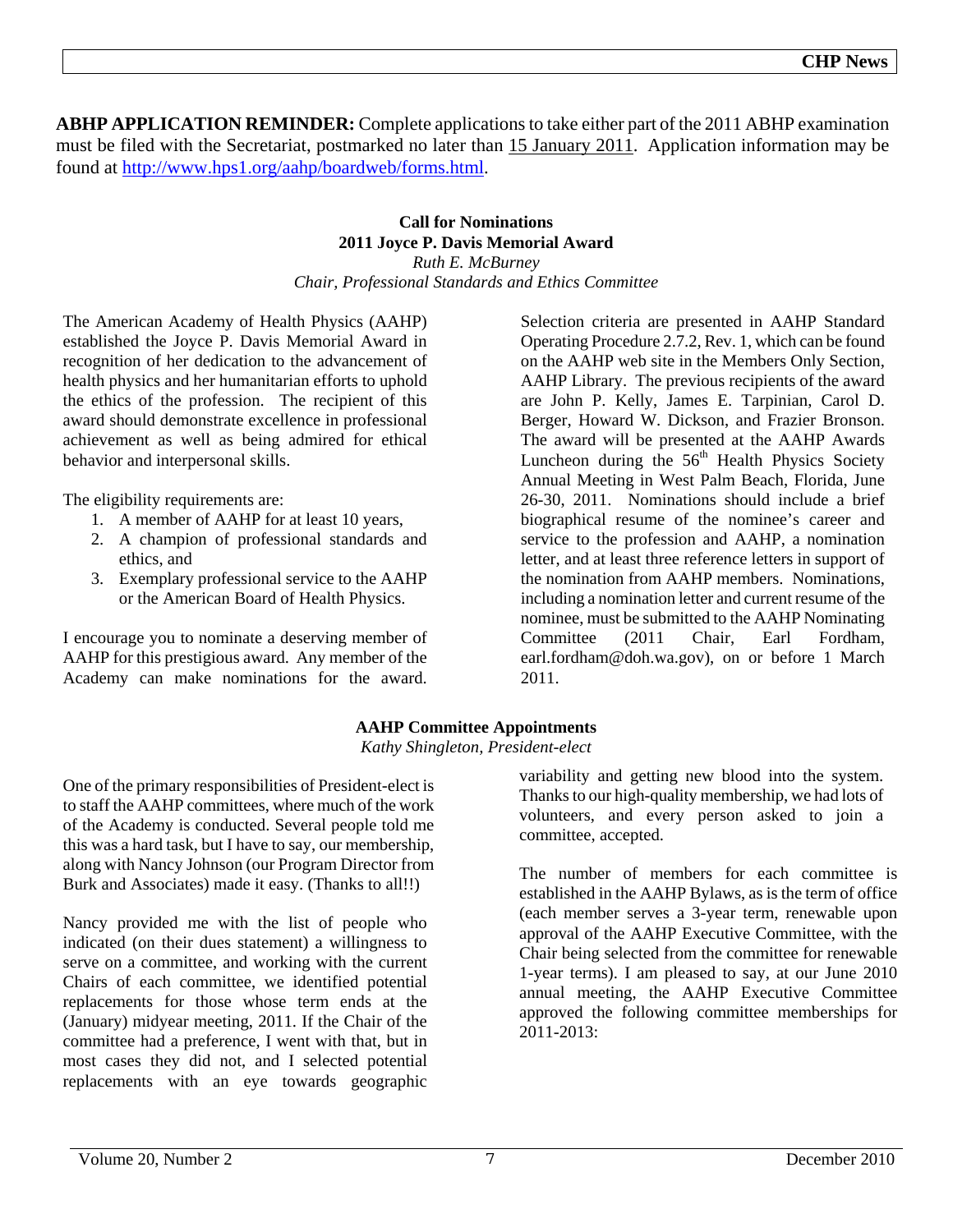|                             |        |                        |                           | Year off                  |                           |
|-----------------------------|--------|------------------------|---------------------------|---------------------------|---------------------------|
| <b>Committee Enrollment</b> | Role   | Name                   | $^{\circ}11$              | '12                       | $^{\circ}13$              |
| Appeals                     | Chair  | Penny Shamblin         | $\mathbf X$               |                           |                           |
|                             | Member | Nicholas Panzarino     |                           | X                         |                           |
|                             |        | Jason Marsden          |                           |                           | X                         |
| <b>Continuing Education</b> | Chair  | James S. Willison      | $\boldsymbol{\mathrm{X}}$ |                           |                           |
|                             | Member | Joseph Greco           | X                         |                           |                           |
|                             |        | <b>Joel Rabovsky</b>   |                           | X                         |                           |
|                             |        | Louise Buker           |                           | $\boldsymbol{\mathrm{X}}$ |                           |
|                             |        | Cheryl Antonio         |                           | $\boldsymbol{\mathrm{X}}$ |                           |
|                             |        | Brian R. Hinderliter   |                           |                           | X                         |
| <b>Exam Site</b>            | Chair  | Jason Flora            | $\boldsymbol{\mathrm{X}}$ |                           |                           |
|                             | Member | Kay Foster             |                           |                           | X                         |
|                             |        | <b>Darrell Liles</b>   |                           |                           | $\boldsymbol{\mathrm{X}}$ |
|                             |        | Janine Katanic         |                           |                           | $\mathbf X$               |
| Finance*                    | Chair  | Raymond Johnson        | $\boldsymbol{\mathrm{X}}$ |                           |                           |
|                             | Member | <b>Andrew Thatcher</b> |                           |                           | X                         |
|                             |        | Kent Lambert**         | X                         |                           |                           |
| Nominating                  | Chair  | Earl Fordham           | X                         |                           |                           |
|                             | Member | Glenn Sturchio         |                           |                           | X                         |
|                             |        | Morgan Cox             | $\mathbf X$               |                           |                           |
|                             |        | Kyle Kleinhans         | $\boldsymbol{\mathrm{X}}$ |                           |                           |
|                             |        | <b>Bruce Zibung</b>    |                           | X                         |                           |
|                             |        | <b>Steven King</b>     |                           | $\mathbf X$               |                           |
|                             |        | Kurt Geber             |                           |                           | X                         |
|                             |        | Gary Kephart           |                           |                           |                           |
|                             |        | Govind Rao***          | $\mathbf X$               |                           | $\mathbf X$               |
| Professional Development    | Chair  | Michael Davidson       |                           |                           | X                         |
|                             | Member | Jeffrey Vollmer        | $\mathbf X$               |                           |                           |
|                             |        | Cindy Bloom            | $\boldsymbol{\mathrm{X}}$ |                           |                           |
|                             |        | <b>Andrew Karam</b>    |                           | X                         |                           |
|                             |        | Thomas Johnson         |                           | $\mathbf X$               |                           |
|                             |        | Wei-Hsung Wang         |                           | $\mathbf X$               |                           |
|                             |        | Claude Wiblin          |                           |                           | X                         |
|                             | Ad-hoc | Gary Lauten            | $\mathbf X$               |                           |                           |
| Professional Standards &    |        |                        |                           |                           |                           |
| Ethics                      | Chair  | <b>Ruth McBurney</b>   |                           |                           | X                         |
|                             | Member | <b>Jack Fix</b>        | X                         |                           |                           |
|                             |        | Nancy Kirner           |                           | X                         |                           |
|                             |        | Paul Rohwer            |                           | $\boldsymbol{\mathrm{X}}$ |                           |
|                             |        | Tim Taulbee            |                           |                           | X                         |
| Title Protection/           |        |                        |                           |                           |                           |
| Professional Recognition    | Chair  | Tom Buhl               | $\mathbf X$               |                           |                           |
|                             | Member | Barbara Hamrick        | X                         |                           |                           |
|                             |        | <b>Bernard Olsen</b>   | $\boldsymbol{\mathrm{X}}$ |                           |                           |
|                             |        | Kathleen Dinnel-Jones  |                           | $\boldsymbol{\mathrm{X}}$ |                           |
|                             |        | Daniel Mantooth        |                           |                           | X                         |
|                             |        | Charles E. Kent        |                           |                           | X                         |

\* Membership established by AAHP by-laws

\*\* ABHP Chair

\*\*\* ABHP Vice Chair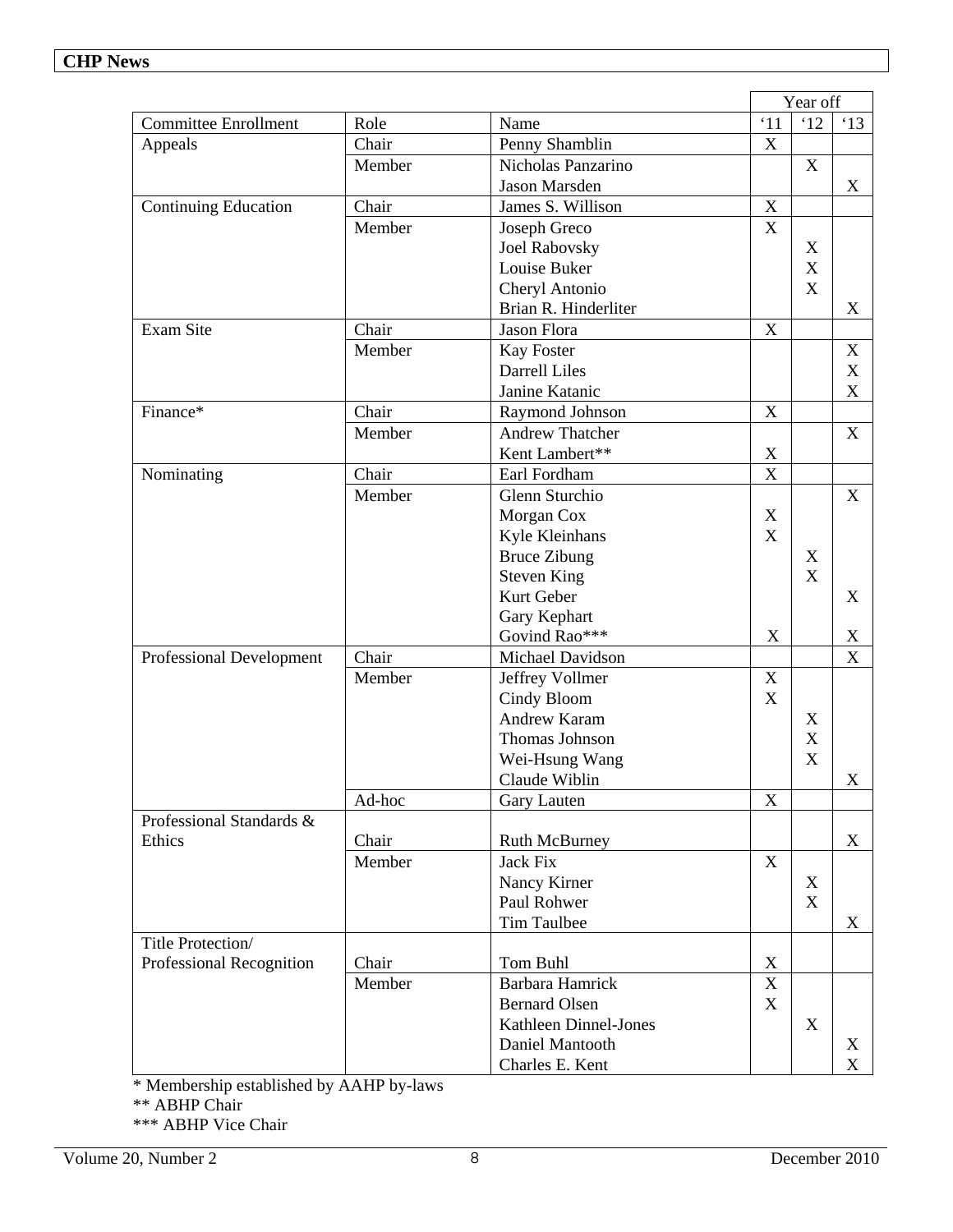As you welcome the new members, please take a moment to thank the following individuals who will be rotating off AAHP committees at the end of 2010. They have served the Academy well.

- Gregory Hall, Chair of the Appeals Committee
- James Cherniak, member of the Continuing Education Committee
- April Chance, Chair of the Exam Site Committee
- Jack Higginbotham and John Gough, members of the Exam Site Committee
- Daniel Mantooth and Jack Higginbotham (outgoing ABHP Chair), members of the Finance Committee
- John Hageman and Nora Nicholson (outgoing ABHP Vice Chair), members of the Nominating Committee
- Kevin Buckley, ad-hoc member of the Professional Development Committee
- Cheryl Olson, member of the Professional Standards & Ethics Committee
- Debra McBaugh and Judson Kenoyer, members of the Title Protection/ Professional Recognition Committee.

If you have ideas about how the Academy can better serve you, please don't hesitate to contact Paul Stansbury, our President, or me. Your ideas and perspectives are most welcome.

Address contributions for *CHP News* and "CHP Corner" to:

| Kyle Kleinhans, CHP                        | Harry Anagnostopoulos, CHP           |
|--------------------------------------------|--------------------------------------|
| Work: 865-241-1024                         | Work: 702-295-3489                   |
| FAX: 865-241-4266                          | FAX: 702-295-2025                    |
| E-mail: klink17@tds.net OR krp@y12.doe.gov | E-mail: H.Anagnostopoulos@NV.DOE.GOV |

# **CHPs by State**

# **The following is based upon the mailing addresses of CHPs listed on the HPS website**

| <b>State</b>         | <b>CHPs</b>      | <b>State</b>   | <b>CHPs</b>    | <b>State</b>   | <b>CHPs</b>    |
|----------------------|------------------|----------------|----------------|----------------|----------------|
| Alabama              | 9                | Kentucky       | 9              | North Dakota   | 5              |
| Alaska               | $\boldsymbol{0}$ | Louisiana      | 6              | Ohio           | 42             |
| Arizona              | 13               | Maine          | 5              | Oklahoma       | $\overline{2}$ |
| Arkansas             | 3                | Maryland       | 72             | Oregon         | 7              |
| California           | 96               | Massachusetts  | 53             | Pennsylvania   | 61             |
| Colorado             | 30               | Michigan       | 14             | Rhode Island   | 3              |
| Connecticut          | 26               | Minnesota      | 15             | South Carolina | 39             |
| Delaware             | 3                | Mississippi    | $\overline{2}$ | South Dakota   | $\overline{0}$ |
|                      |                  |                |                |                | 10             |
| District of Columbia | 5                | Missouri       | 24             | Tennessee      | 4              |
| Florida              | 28               | Montana        | 1              | Texas          | 58             |
| Georgia              | 33               | Nebraska       | 7              | Utah           | 10             |
| Hawaii               | $\overline{4}$   | Nevada         | 30             | Vermont        | 3              |
| Idaho                | 20               | New Hampshire  | 14             | Virginia       | 57             |
|                      |                  |                |                |                | 10             |
| Illinios             | 44               | New Jersey     | 27             | Washington     | $\overline{0}$ |
| Indiana              | 10               | New Mexico     | 92             | West Virgina   | 1              |
| Iowa                 | 3                | New York       | 75             | Wisconsin      | 9              |
| Kansas               |                  | North Carolina | 39             | Wyoming        |                |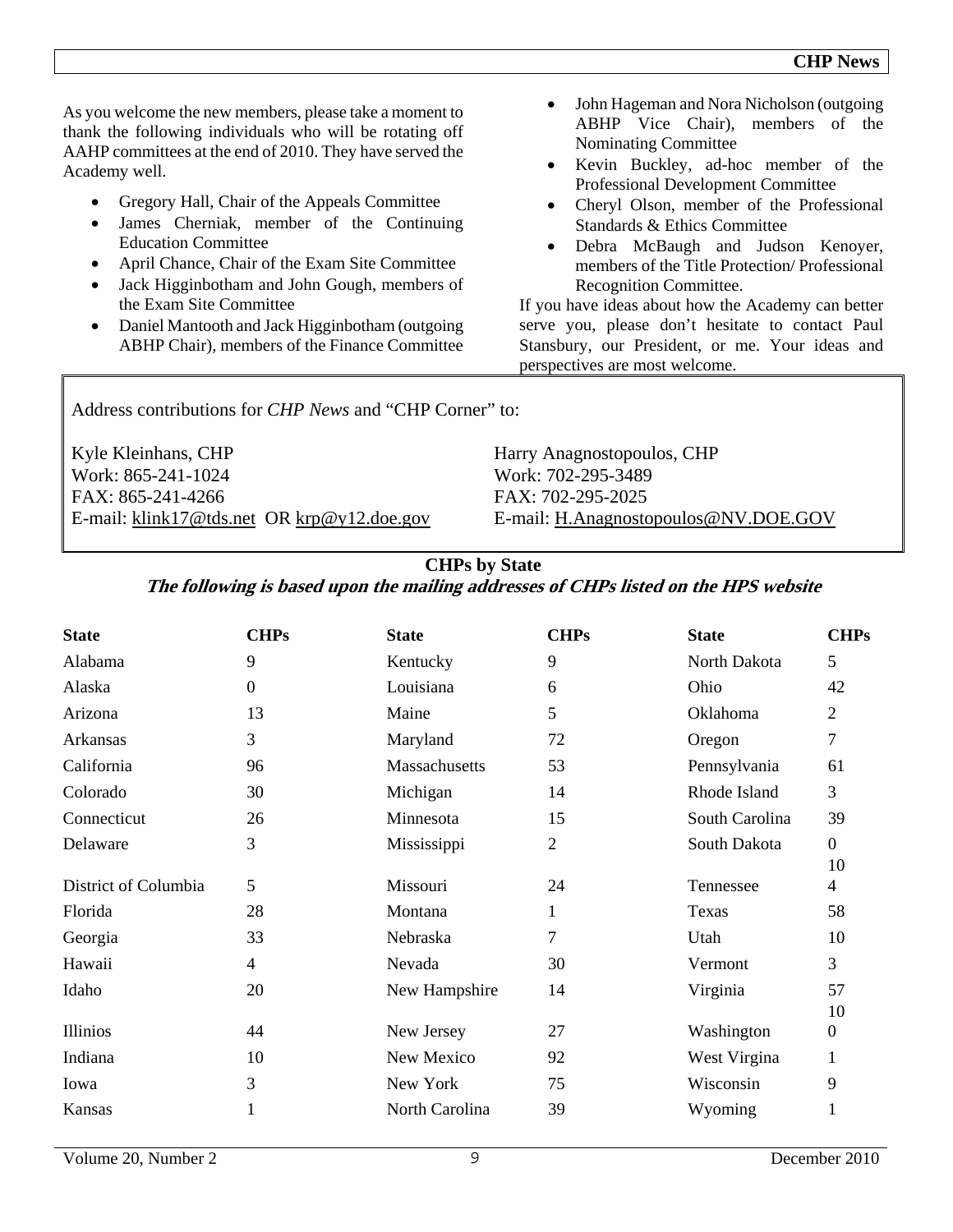# **AMERICAN ACADEMY OF HEALTH PHYSICS - 2011**

# **Voting Members of the Executive Committee**

**NOTE: Term expires at the end of the year indicated.**

# **PRESIDENT**

Kathleen Shingleton ('12) LLNL, L-384 PO Box 808 Livermore, CA 94551-0808 (925)422-5172 Shingleton2@llnl.gov

# **PRESIDENT-ELECT**

John Frazier ('13) 325 Sugarwood Dr Knoxville, TN 37934 (865)414-9271 JNPfrazier@charter.net

# **PAST PRESIDENT**

Paul S. Stansbury ('11) 7313 Columbia River Rd Pasco, WA 99301 (509) 375-6937 Work paul.stansbury@pnl.gov

# **SECRETARY**

Kenneth Krieger ('12) IRIS LLC 90128 N Bermuda St Waco, TX 76705 (817)789-1291 kvkrieger@netzero.net

# **TREASURER**

Andrew Thatcher ('13) 522 North E Street Tacoma, WA 98403 (253)617-1449 thatcher.drew@comcast.net

# **DIRECTOR & PAST-TREASURER**

Raymond H. Johnson, Jr. ('11) Dade Moeller & Associates 434 N. Frederick Ave, Suite 220 Gaithersburg, MD 20877-2472 (301) 990-6006 Work ray.johnson@moellerinc.com

# **DIRECTOR**

Michael K. Bollenbacher ('11) Auxier & Associates 9821 Cogdill Rd, Suite 1 Knoxville, TN 37932 (865)675-3669 Work mikeb@auxier.com

# **DIRECTOR**

Jay Maisler ('12) 16802 Woburn Lane Lutz, FL 33549 (813)962-1800 jmaisler@enercon.com

# **DIRECTOR**

Gloria Mei ('13) 100 Antioch Dr Oak Ridge, TN 37830 (865)574-0188 meigt@ornl.gov

# **ABHP CHAIR, EX-OFFICIO MEMBER**

Kent Lambert ('11) 300 Glenside Road Millville, NJ 08332 Work (215)255-7860 kent.lambert@drexel.edu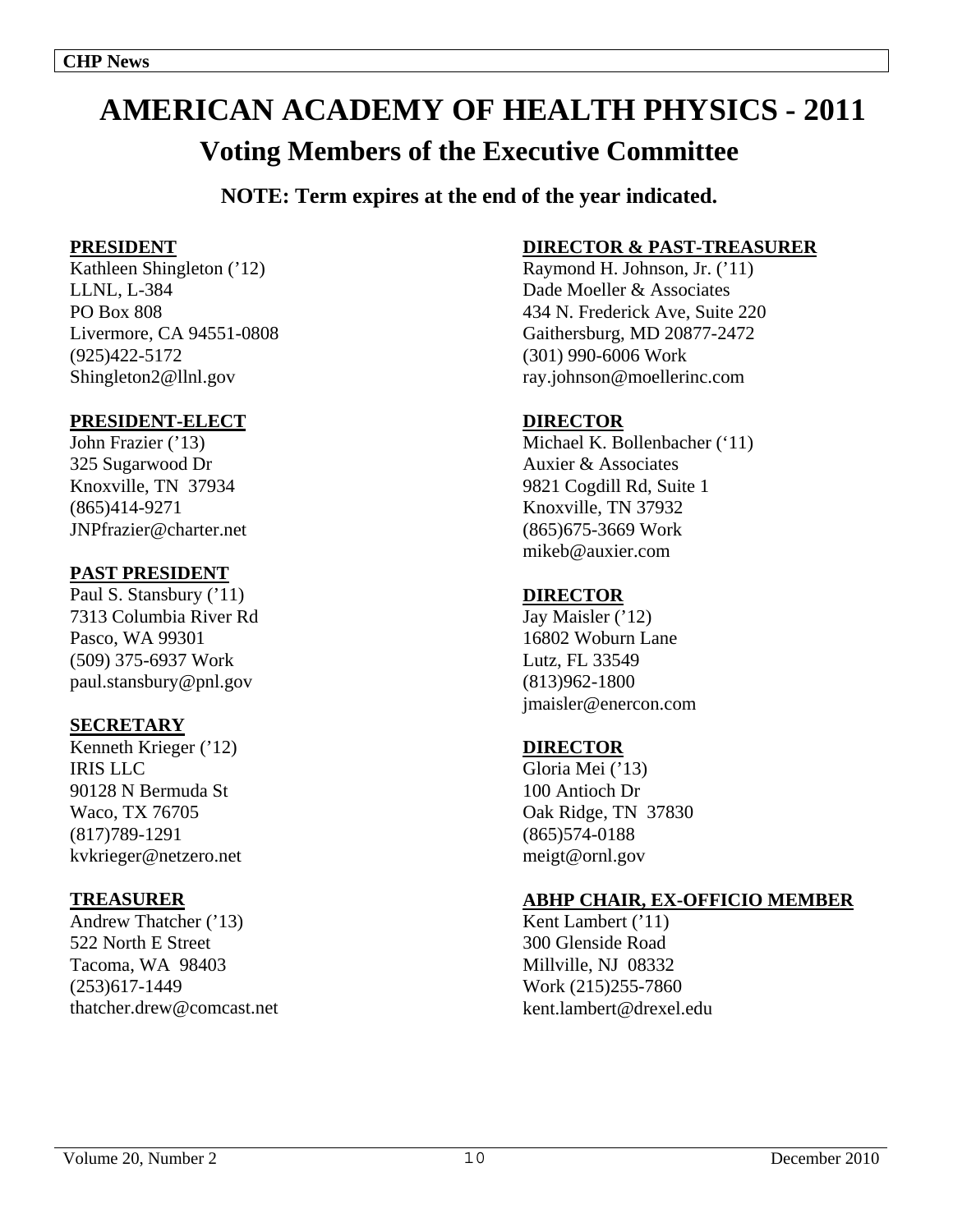# **AMERICAN ACADEMY OF HEALTH PHYSICS – 2011**

# **NOTE: Term expires at the end of the year indicated.**

# **Appointed Positions**

# **PROGRAM DIRECTOR**

Nancy Johnson American Academy of Health Physics 1313 Dolley Madison Blvd, Suite 402 McLean, VA 22101 (703) 790-1745 x25 Work (703) 790-2672 FAX njohnson@burkinc.com

# **NEWSLETTER EDITOR**

Kyle Kleinhans Colchester Ridge Road Knoxville, TN 37922 (865 241-1024 Work klink17@tds.net krp@y12.doe.gov

# **WEBMASTER**

E. Scott Medling Southern California Edison P.O. Box 128 San Clemente, CA 92674-0128 (949) 368-7492 Work Scott.medling@sce.com

# **ASSISTANT WEBMASTER**

James S. Willison Washington Safety Management Solutions 2131 Centennial Avenue, SE Aiken, SC 29803 (803) 502-9852 jim.willison@wsms.com

# **Appointees (ABMP)**

Dean W. Broga (1/07 - 12/12) Medical College of Virginia Virginia Commonwealth University Envir Health & Safety, Box 980112 Richmond, VA 23298-0112 (804) 828-5877 Work broga@hsc.vcu.edu

Michael C. Erdman (1/09 – 12/11) Hershey Medical Center Health Physics MC H141 Hershey, PA 17033 (717)531-4222 merdman@psu.edu

Michael Sheetz (1/08 – 12/10) 6945 Rosewood St Pittsburgh, PA 15208 (412) 624-2728 sheetz@radsafe.pitt.edu

# **CRCPD Liaison:**

Earl Fordham Washington Dept of Health Office of Radiation Protection 309 Bradley Blvd, Suite 201 Richland, WA 99352 (509) 946-0234 Work earl.fordham@gmail.com

# **HPS Liaison:**

Elizabeth Brackett 64 Sutton Drive Vernon, CT 06066 (860) 872-2137 Work ebrackett@mjwcorp.com

# **NRRPTLiaison:**

Dave Tucker Senior Health Physicist Health Physics Department Nuclear Research Building 1280 Main St W Hamilton, N/A L8S 4K1 Canada (905)525-9140 x24099 tuckerdm@mcmaster.ca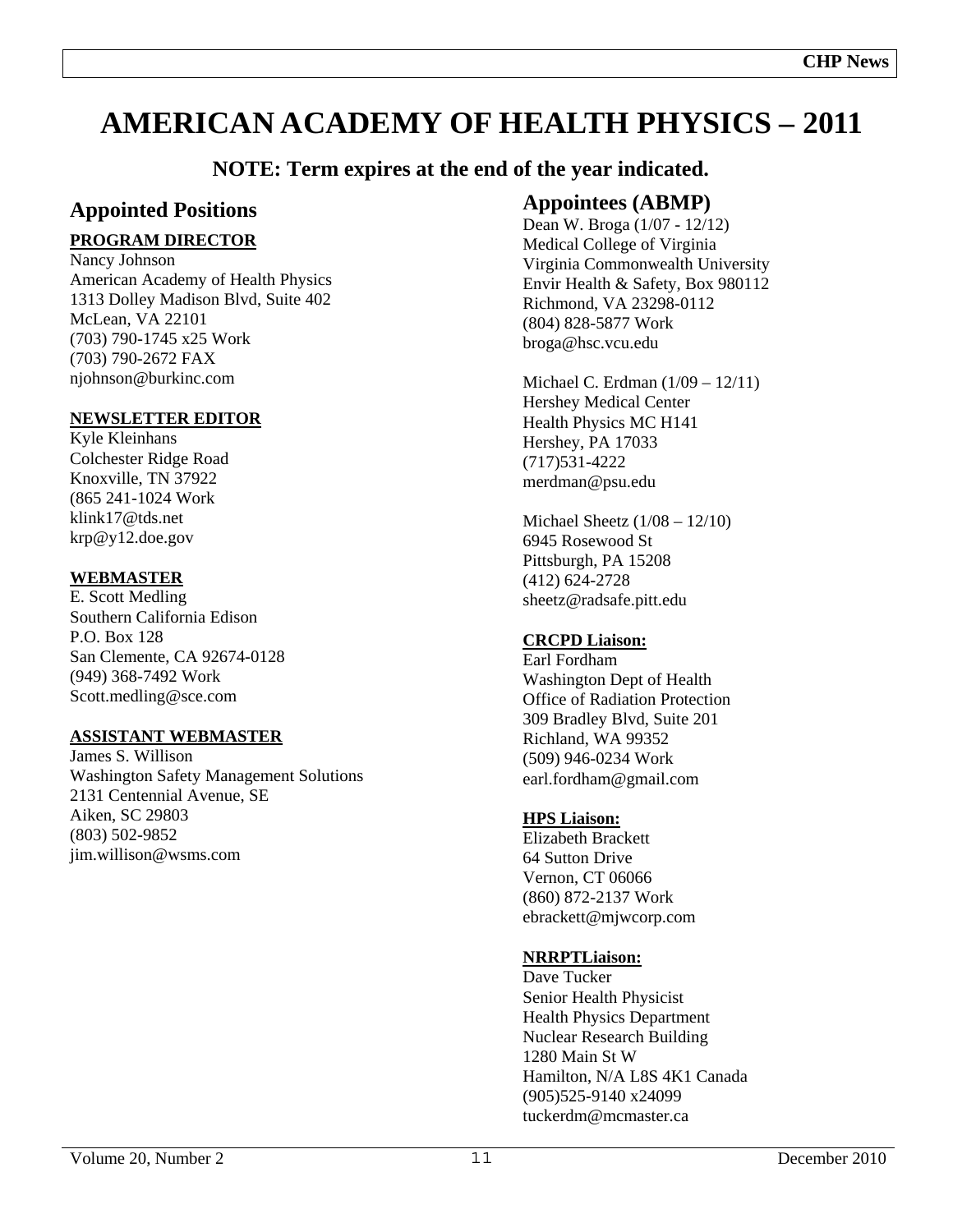# **AMERICAN ACADEMY OF HEALTH PHYSICS – 2011**

# **NOTE: Term expires at the end of the year indicated.**

#### **Appeals**

Penny Shamblin, Chair ('11) 12311 Carnoustie Lane Richmond, VA 23236 (804)594-0496 pshamblin@hunton.com Jason Marsden ('13) Nicholas Panzarino ('12)

#### **Continuing Education**

James S. Willison, Chair ('11) 2131 Centennial Avenue, SE Aiken, SC 29803 (803) 502-9852 aahpcec@burkinc.com Cheryl Antonio ('12) Louise Buker ('12) Joseph Greco ('11) Brian Hinderliter ('13) Joel Rabovsky ('12)

#### **Exam Site**

Jason Flora, Chair ('11) 804 Highlander Trail Hudson, WI 54016 (651)737-4425 jtflora@mmm.com Kathy Foster ('13) Janine Katanic ('13) Darrell Liles ('13)

#### **Finance**

Raymond Johnson, Chair ('11) 434 N Frederick Ave, Suite 220 Gaithersburg, MD 20877-2472 (301)990-6006 ray.johnson@moellerinc.com Kent Lambert ('11) Andrew Thatcher ('13)

#### **Nominating**

Earl Fordham, Chair ('11) Washington Dept. of Health, Off of Rad Prot 309 Bradley Blvd., Suite 201 Richland, WA 99352 (509)946-0234 Work earl.fordham@gmail.com

### **Nominating Committee Members**

Morgan Cox ('11) Kurt Geber ('13) Gary Kephart ('13) Steven King ('12) Kyle Kleinhans ('11) Bruce Zibung ('12) Govind Rao (ABHP Vice Chair) ('11)

#### **Professional Development**

Michael Davidson, Chair ('13) 460 Lymington Rd Severna Park, MD 21146-3548 (410)521-5454 mdavidson@chesnuc.com Cindy Bloom ('11) Andrew Karam ('12) Thomas Johnson ('12) Jeffrey Vollmer ('11) Wei-Hsung Wang ('12) Claude Wiblin ('13) Gary Lauten (ad-hoc) ('11)

# **Professional Standards & Ethics**

Ruth McBurney, Chair ('13) 5305 Riverplace Blvd Austin, TX 78730 (502)382-7869 rmcburney@crcpd.org Jack Fix  $('11)$  Nancy Kirner ('12) Paul Rohwer ('12) Tim Taulbee ('13)

#### **Title Protection/Professional Recognition**

Tom Buhl, Chair ('11) 1877 Brillante Lane Santa Fe, NM 87505 (505)471-0121 tombuhl@comcast.net Kathleen Dinnel-Jones ('12) Barbara Hamrick ('11) Charles Kent ('13) Daniel Mantooth ('13) Bernard Olsen ('11)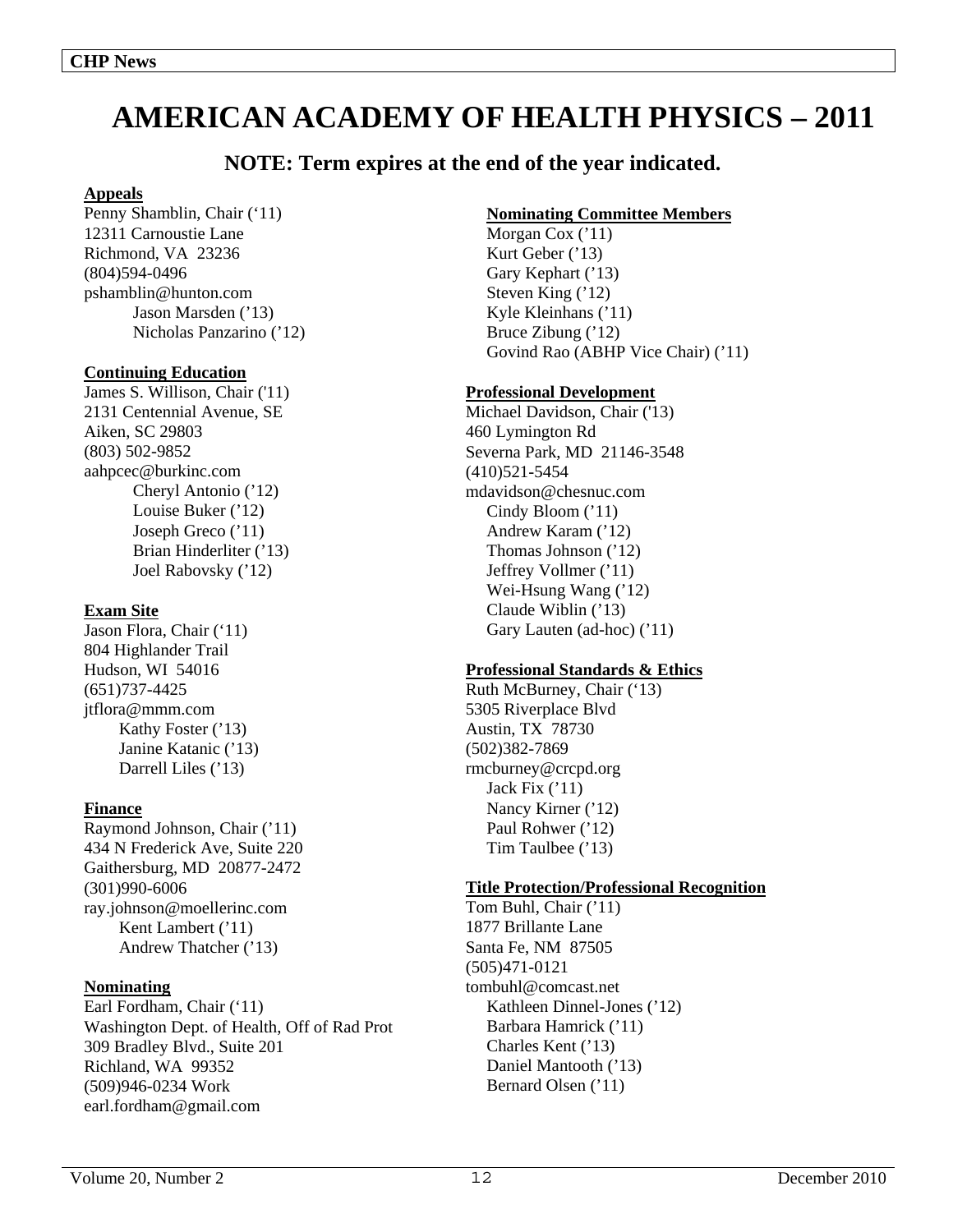# **AMERICAN BOARD OF HEALTH PHYSICS – 2011 VOTING MEMBERS OF THE EXECUTIVE COMMITTEE**

**NOTE: Term expires at the end of the year indicated.** 

# **CHAIR**

Kent Lambert '11 300 Glenside Road Millville, NJ 08332 Work (215)255-7860 kent.lambert@drexel.edu

# **VICE CHAIR**

Govind R. Rao '13 420 Sundown Rd Knoxville, TN 37934 Work (865)576-1182 zga@ornl.gov

# **SECRETARY**

George MacDurmon '14 3409 Fox Hill Terrace Edmond, OK 73034 Work (405)271-6121 george-macdurmon@ouhsc.edu

# **PARLIAMENTARIAN**

Jack F. Higginbotham '12 Oregon State University Radiation Center Corvallis, OR 97331 Work (541)737-7068 jack.higginbotham@oregonstate.edu

# **MEMBER**

Sharon Dossett '13 5940 Goldstone Drive Grove City, OH 43123 Work (614)424-4961 dossetts@battelle.org

# **MEMBER**

Robert Forrest '14 8 Cameron Court Exton, PA 19341 Work (215)-898-2109 rforrest@ehrs.upenn.edu

# **MEMBER**

Patrick J. LaFrate, Jr. '15 205 Keith Hills Street Fuquay-Varina, NC 27526 (919)362-3516 patrick.lafrate@pgnmail.com

# **MEMBER**

Charles A. Potter '15 508 Owl Court SE Albuquerque, NM 87123 (505)844-2750 capotte@sandia.gov

# **PROGRAM DIRECTOR**

Nancy Johnson American Board of Health Physics 1313 Dolley Madison Blvd, Ste 402 McLean, VA 22101 Work (703)790-1745 ext 25 Fax (703)790-2672 njohnson@burkinc.com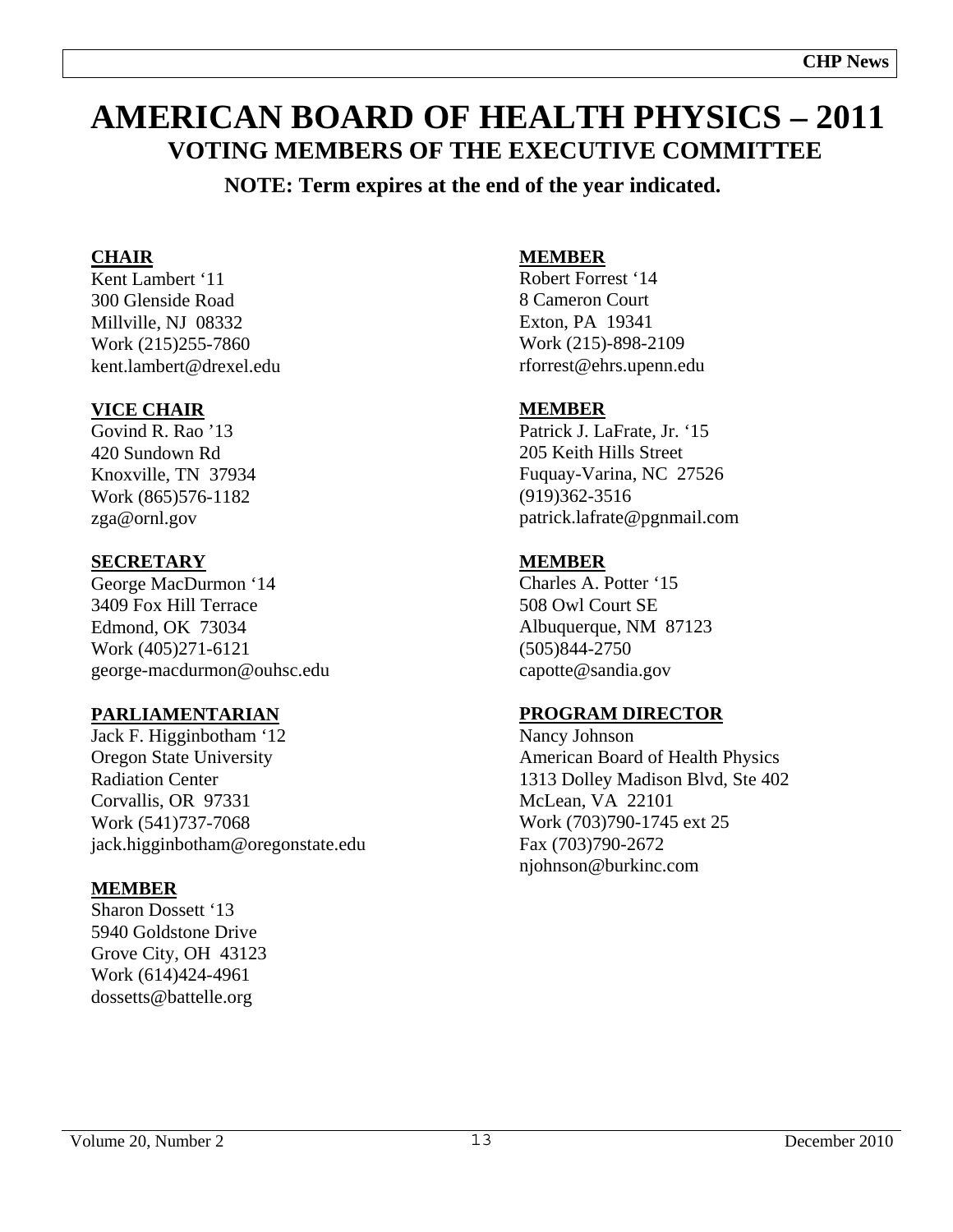# **AMERICAN BOARD OF HEALTH PHYSICS - 2011**

#### **PART 1 PANEL OF EXAMINERS**

Jackson Ellis, Chair Dade Moeller & Associates 3525 Walton Way Extension Augusta, GA 30909 (803)-736-1725 jellis@moellerinc.com

Jay Tarzia, Vice Chair 16 Atwood Dr PO Box 1200 East Hampstead, NH 03826 (603)778-2871 jptarzia@radsafety.com

Michael Stabin, Past Chair Vanderbilt Univ, Dept of Radiology 1161 21<sup>st</sup> Avenue South Nashville, TN 37232 (615)343-0068 michael.g.stabin@vanderbilt.edu

#### **PART 2 PANEL OF EXAMINERS**

Daniel I. Menchaca, Chair PO Box 2818 College Station, TX 77841 (979)-845-0063 d-i-menchaca@tamu.edu

Glenn Sturchio, Vice Chair 1653 Century Hills Dr NE Rochester, MN 55906 (507)266-5282 sturchio.glenn@mayo.edu

David W. Burkett, Past Chair 2028 Preakness Place Lebanon, TN 37087 (615)873-6682 david.burkett@va.gov

#### **MEMBERS**

Cheryl Antonio, ('13) Nicolas K. Bates, ('12) Karen L. Brown, ('14) Jackson R. Ellis, ('13) Cynthia M. Flannery, ('12) Beth Hilt,  $('11)$ David C. Medich,  $('12)$ Scott Nichelson, ('11) William Rhodes, ('14) Michael Stabin, ('11) Jay Tarzia, ('14) James Willison, ('14)

#### **MEMBERS**

Erik Abkemier, ('14) Richard Adams, ('13) Matthew Arno, ('14) Kelly L. Ausbrooks, ('11) John Bliss, ('14) John E. Buddenbaum, ('12) David W. Burkett, ('11) Derek Favret, ('13) Robert Ford, ('13) Wayne C. Gaul,  $('12)$ Shawn Googins, ('14) Joseph S. Guido, ('11) Don Haes, ('14) Willie O. Harris, Jr., ('12) Balwan S. Hooda, ('12) Sarah Hoover, ('14) Gregory E. Jones, ('11) Curtis Kwasniewski, ('14) Bryan Lemieux,  $('13)$ Allen Mabry, ('13) William Maguire, ('14) Daniel I. Menchaca, ('12) Dennis M. Quinn, ('14) Steven Rademacher, ('14) Glenn M. Sturchio, ('12) Johnafred Thomas, ('12) Toshihide Ushino, ('11) Wei-Hsung Wang,  $('11)$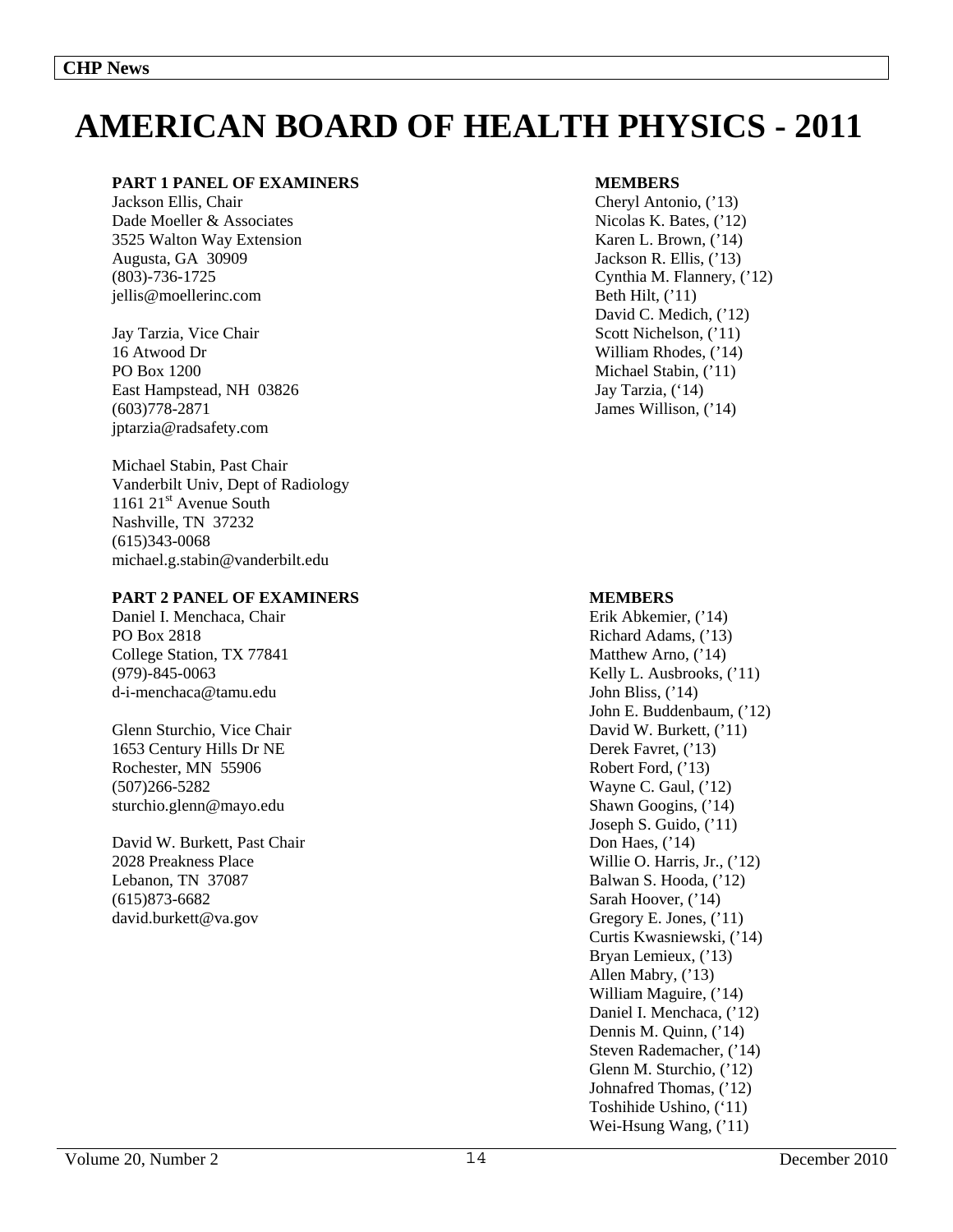# **THE 2010 CHP SALARY SURVEY**

### Introduction

The 2010 Certified Health Physicist (CHP) survey data was collected by having CHPs submit their responses to survey questions on a web- based data entry form. As was done in previous years, data was collected in coordination with a salary survey of the entire Health Physics Society (HPS).

The HPS salary survey results will be reported separately in the Health Physics Newsletter.

The survey was also available in hardcopy form for those who preferred to fax or mail their responses.

 Questions about this survey should be directed to Gary Lauten, via email: chpsalarysurvey@yahoo.com

# Data Analysis

The salary ranges marked by CHPs on the completed survey forms were rounded to the midpoints of those ranges before statistical analyses were performed. For example, if a CHP marked the salary range \$50,000 to \$52,499; their salary was rounded to the midpoint value of \$51,250.

Responses from CHPs who were either part time or retired were not analyzed, since the data did

# *Gary Lauten*

not appear to allow meaningful comparisons to be made.



To avoid skewing the results, data from seven survey respondents were excluded from the data analysis because they indicated that they earned more than \$200,000 per year.

Of 60 respondents who reported receiving a significant (10 % or more) salary increase upon attaining ABHP certification: 33% received this increase from their current employer, 20% from a promotion with their current employer, 37% received this increase from a new employer, 2% from parttime consulting, and 8% did not answer.

CHP salaries by region are also presented in this report.

Data Presentation In an effort to make the results of the survey interesting and

useful, CHPs were subcategorized in several ways by education, primary job responsibility, years of experience, and combinations of these subcategories.

Readers are cautioned that for statistical validity, results were given only if there were 10 or more CHPs within that subcategory. Data presented for one subcategory of CHPs may not be possible for another subcategory.

The subcategories in the tables may also change from year to year, depending on the number of responses received. Every effort was made to keep the subcategories consistent with previous surveys, but if there were less than 10 CHPs the results were not given.

# Tables and Figures

Tables show results for fulltime CHPs who received health, vacation, and retirement benefits from their primary employer unless otherwise noted.

Histograms of the data shown in Table 1- All CHPs, and Table 2 - Masters Health Physics are included as Figures 1 and 2 respectively.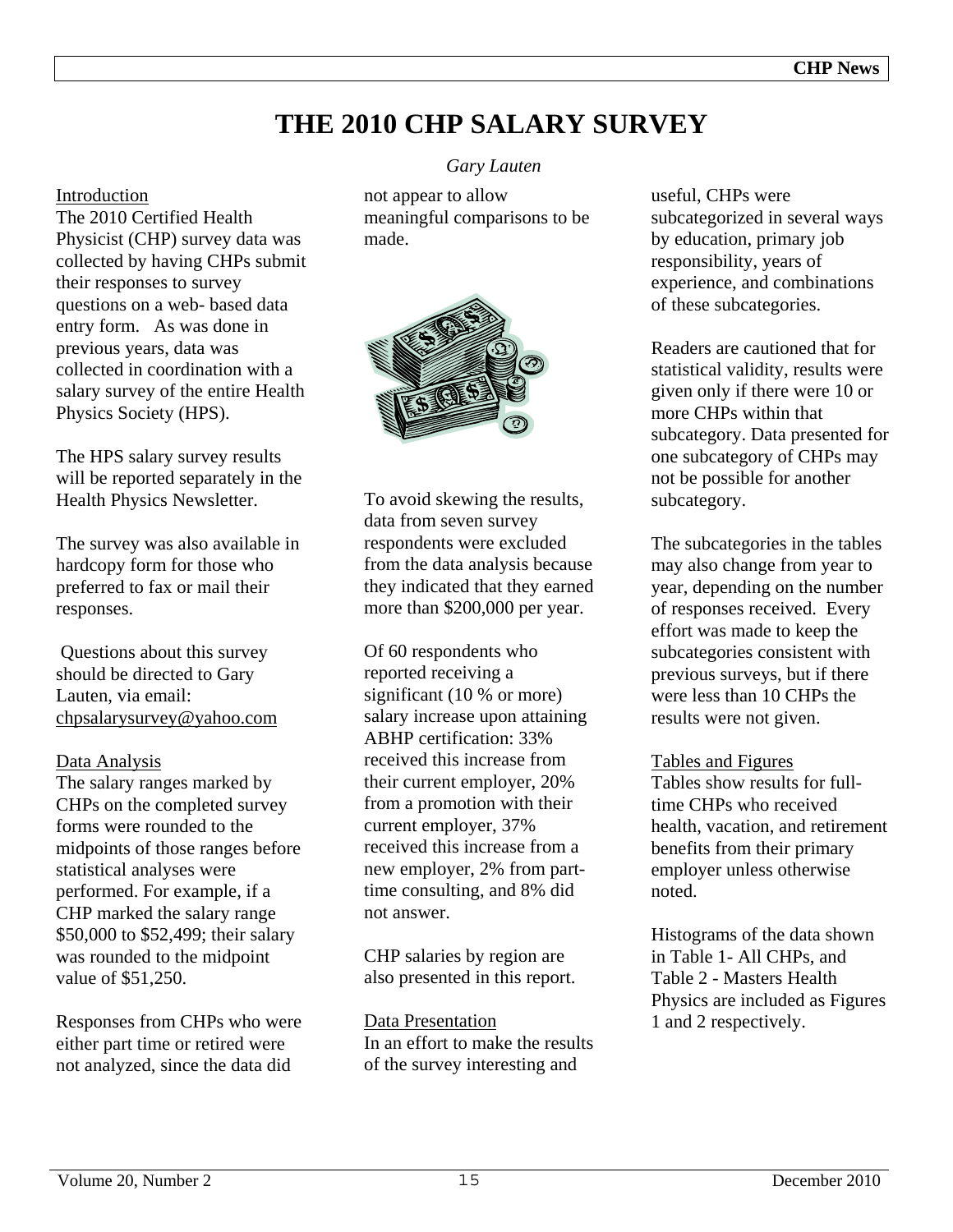#### **CHP News**

**All of the following tables are for fulltime CHPs with health, vacation, and retirement benefits unless otherwise indicated.** 

### **Table 1: All CHPs**

| <b>All CHPs</b> | Count | Average | <b>Median</b> | <b>Maximum</b>                     | <b>Minimum</b>      | <b>Std Dev</b>         |
|-----------------|-------|---------|---------------|------------------------------------|---------------------|------------------------|
| <b>CHPs</b>     |       |         |               | $$122,022$   \$121,250   \$200,000 | $\frac{1}{561,250}$ | $\frac{1}{2}$ \$24,864 |

#### **Table 2: CHPs by Education and Field**

| <b>Education</b>                   | Count | Average   | <b>Median</b> | <b>Maximum</b> | <b>Minimum</b> | <b>Std Dev</b> |
|------------------------------------|-------|-----------|---------------|----------------|----------------|----------------|
| <b>Bachelors Other Field</b>       | 22    | \$117,159 | \$111,250     | \$161,250      | \$71,159       | \$24,073       |
| <b>Masters Health Physics</b>      | 110   | \$123,261 | \$123,750     | \$195,000      | \$61,250       | \$25,251       |
| <b>Masters Other Field</b>         | 19    | \$113,487 | \$121,250     | \$151,250      | \$71,250       | \$23,876       |
| <b>Masters Nuclear Engineering</b> | 20    | \$113,250 | \$110,000     | \$151,250      | \$76,250       | \$19,392       |
| Ph.D. Other Field                  | 12    | \$136,021 | \$135,000     | \$196,000      | \$93,750       | \$27,553       |
| Ph.D. Health Physics               | 23    | \$127,772 | \$123,750     | \$173,750      | \$83,750       | \$24,259       |
| Ph.D. Nuclear Engineering          | 14    | \$120,714 | \$118,750     | \$166,250      | \$73,750       | \$24,023       |

#### **Table 3: CHPs by Education and 6-15 Years Experience**

| Edu & 6-15 Yrs Experience    |    | Count   Average        | Median                 | Maximum   | Minimum  | ∣ Std Dev |
|------------------------------|----|------------------------|------------------------|-----------|----------|-----------|
| All CHPs 6-15 yrs Experience | 29 |                        | $$102,371$   \$103,750 | \$133.750 | \$61,250 | \$19.140  |
| Masters Health Physics       |    | $$101,250$   \$103,750 |                        | \$133,750 | \$61,250 | \$18,736  |

### **Table 4: CHPs by Education and >15 Years Experience**

| Edu $\&$ >15 Yrs Experience        | Count | Average   | <b>Median</b> | <b>Maximum</b> | <b>Minimum</b> | <b>Std Dev</b> |
|------------------------------------|-------|-----------|---------------|----------------|----------------|----------------|
| All CHPs $>15$ yrs Experience      | 204   | \$125,036 | \$123,750     | \$200,000      | \$61,250       | \$24,275       |
| <b>Bachelors Other Field</b>       | 21    | \$118,155 | \$111,250     | \$161,250      | \$71,250       | \$24,198       |
| <b>Masters Health Physics</b>      | 94    | \$126,822 | \$128,750     | \$195,000      | \$61,250       | \$24,392       |
| <b>Masters Nuclear Engineering</b> | 17    | \$116,544 | \$111,250     | \$151,250      | \$88,750       | \$18,047       |
| <b>Masters Other Field</b>         | 17    | \$115,515 | \$121,250     | \$151,250      | \$71,250       | \$22,841       |
| Ph.D. Health Physics               | 19    | \$132,566 | \$131,250     | \$173,750      | \$98,750       | \$22,888       |
| Ph.D. Other Field                  | 11    | \$137,136 | \$146,250     | \$196,000      | \$93,750       | \$28,612       |

#### **Table 5: CHPs by U.S. Regions\***

| <b>CHPs by Region</b> | Count | Average   | <b>Median</b> | <b>Maximum</b> | <b>Minimum</b> | <b>Std Dev</b> |
|-----------------------|-------|-----------|---------------|----------------|----------------|----------------|
| Northeast             | 31    | \$116,694 | \$116,250     | \$200,000      | \$73,750       | \$29,224       |
| Midwest               | 33    | \$121.591 | \$113,750     | \$180,000      | \$61,250       | \$26,096       |
| South                 | 83    | \$119,684 | \$118,750     | \$171,250      | \$61,250       | \$22,992       |
| West                  | 65    | \$124,923 | \$123,750     | \$195,000      | \$76,250       | \$19,774       |

**\*-** The four major regions of the United States as defined by the U.S. Census Bureau for which data are presented represent groups of states as follows:

*Northeast.* Connecticut, Maine, Massachusetts, New Hampshire, New Jersey, New York, Pennsylvania, Rhode Island, Vermont.

*Midwest.* Illinois, Indiana, Iowa, Kansas, Michigan, Minnesota, Missouri, Nebraska, North Dakota, Ohio, South Dakota, Wisconsin.

*South.* Alabama, Arkansas, Delaware, District of Columbia, Florida, Georgia, Kentucky, Louisiana, Maryland, Mississippi, North Carolina, Oklahoma, South Carolina, Tennessee, Texas, Virginia, West Virginia. *West.* Alaska, Arizona, California, Colorado, Hawaii, Idaho, Montana, Nevada, New Mexico, Oregon, Utah, Washington, Wyoming.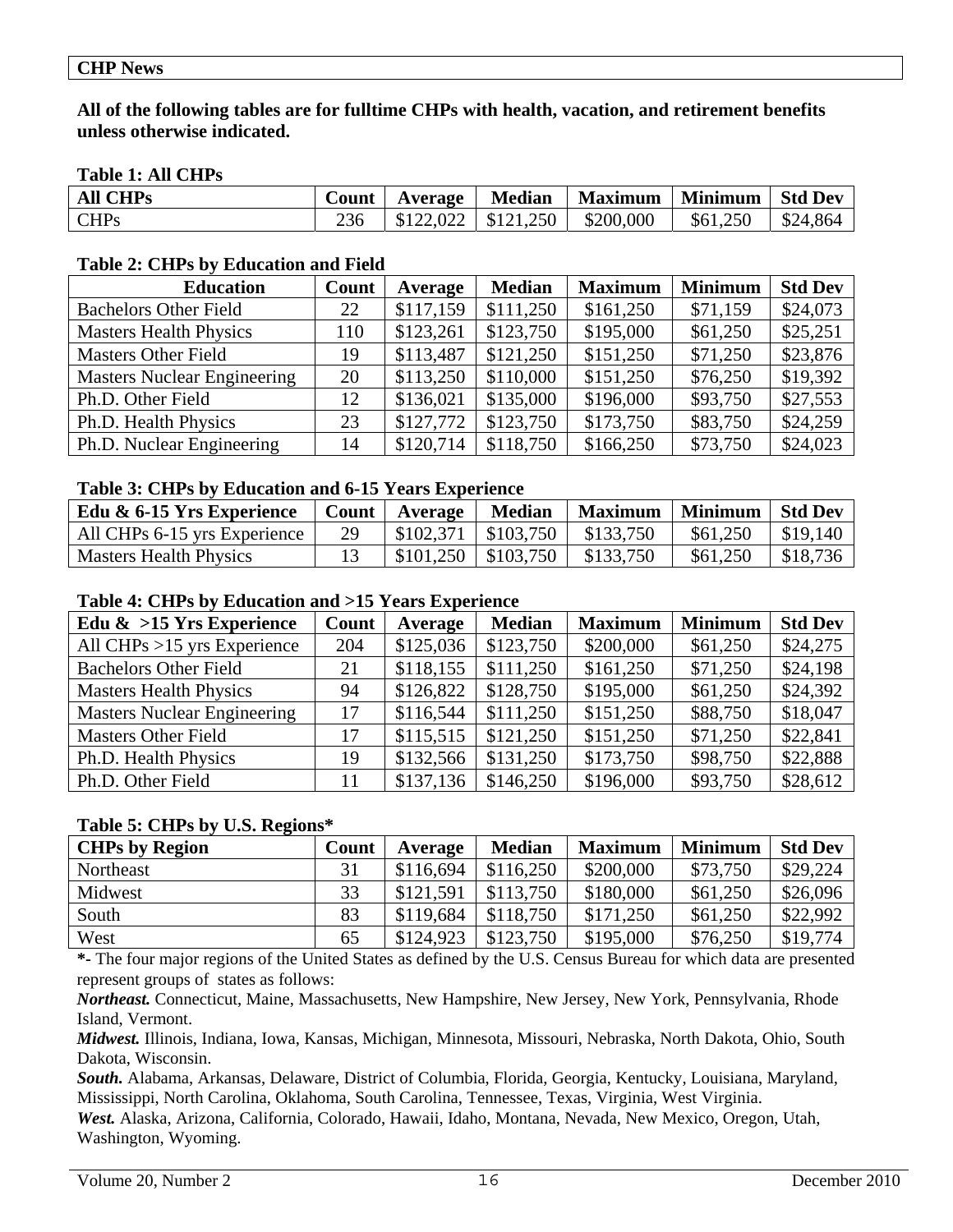| <b>Masters Health Physics</b> | Count | Average   | <b>Median</b> | <b>Maximum</b> | <b>Minimum</b> | <b>Std Dev</b> |
|-------------------------------|-------|-----------|---------------|----------------|----------------|----------------|
| & Primary Employer            |       |           |               |                |                |                |
| <b>Federal Government</b>     | 21    | \$128,512 | \$131,250     | \$168,750      | \$88,750       | \$22,317       |
| Medical                       | 10    | \$125,250 | \$132,500     | \$146,250      | \$91,250       | \$19,657       |
| University                    | 13    | \$102,404 | \$103,750     | \$141,250      | \$61,250       | \$26,646       |
| <b>National Laboratory</b>    | 21    | \$125,595 | \$123,750     | \$195,000      | \$73,750       | \$26,727       |
| <b>Government Contractors</b> | 14    | \$121,429 | \$123,750     | \$151,250      | \$83,750       | \$19,051       |

**Table 6: Masters Health Physics and Primary Employer** 

# **Table 7: All CHPs by Other Certifications**

| <b>All CHPs by Other</b><br><b>Certifications</b> | Count | Average   | <b>Median</b> | <b>Maximum</b> | <b>Minimum</b> | <b>Std Dev</b> |
|---------------------------------------------------|-------|-----------|---------------|----------------|----------------|----------------|
| <b>NRRPT</b>                                      |       | \$118.911 | \$113,750     | \$158,750      | \$86,250       | \$18,085       |
| Other                                             | 34    | \$125.588 | \$126,250     | \$195,000      | \$71,250       | \$27,387       |

# **Table 8: Masters Health Physics and Primary Job Responsibility**

| <b>Masters Health Physics &amp;</b> | Count | Average   | <b>Median</b> | <b>Maximum</b> | <b>Minimum</b> | <b>Std Dev</b> |
|-------------------------------------|-------|-----------|---------------|----------------|----------------|----------------|
| <b>Primary Job Responsibility</b>   |       |           |               |                |                |                |
| Administration                      | 14    | \$140,000 | \$135,000     | \$195,000      | \$106,250      | \$26,045       |
| <b>Applied Health Physics</b>       | 41    | \$118,232 | \$116,250     | \$190,000      | \$61,250       | \$22,609       |
| Environmental                       | 10    | \$111,583 | \$117,500     | \$143,750      | \$93,750       | \$18,664       |

# **Table 9: All CHPs by Primary Job Responsibility**

| <b>Primary Job Responsibility</b> | Count | Average   | <b>Median</b> | <b>Maximum</b> | <b>Minimum</b> | <b>Std Dev</b> |
|-----------------------------------|-------|-----------|---------------|----------------|----------------|----------------|
| Administration                    | 23    | \$135,587 | \$133,750     | \$196,000      | \$71,250       | \$32,540       |
| <b>Applied Health Physics</b>     | 72    | \$117,240 | \$116,250     | \$190,000      | \$61,250       | \$21,649       |
| Dosimetry                         | 16    | \$126,719 | \$126,250     | \$156,250      | \$73,750       | \$20,170       |
| Environmental                     | 19    | \$119,803 | \$118,750     | \$173,750      | \$91,250       | \$20,435       |
| Radiological Assessment           | 23    | \$119,511 | \$118,750     | \$166,250      | \$76,250       | \$21,878       |
| Regulations/Standards             | 20    | \$124,500 | \$132,500     | \$158,750      | \$66,250       | \$26,719       |
| <b>Power Reactor</b>              | 15    | \$126,250 | \$123,750     | \$168,750      | \$86,250       | \$22,220       |
| <b>Medical Health Physics</b>     | 11    | \$127,045 | \$118,750     | \$200,000      | \$93,750       | \$31,236       |

### **Table 10: CHPs as Professional Staff (All CHPs in this category and by Education)**

| <b>CHPs as Professional Staff</b>  | Count | Average   | <b>Median</b> | <b>Maximum</b> | <b>Minimum</b> | <b>Std Dev</b> |
|------------------------------------|-------|-----------|---------------|----------------|----------------|----------------|
| All CHPs in this Category          | 122   | \$120,594 | \$121,250     | \$173,750      | \$71,250       | \$21,385       |
| <b>Bachelors Other Field</b>       | 13    | \$119,135 | \$118,750     | \$161,250      | \$71,250       | \$27,096       |
| <b>Masters Health Physics</b>      | 53    | \$122,288 | \$121,250     | \$168,750      | \$73,750       | \$20,665       |
| <b>Masters Other Field</b>         | 12    | \$111,667 | \$121,250     | \$133,750      | \$71,250       | \$21,448       |
| <b>Masters Nuclear Engineering</b> | 12    | \$117,500 | \$113,750     | \$151,250      | \$76,250       | \$22,651       |
| Ph.D. Health Physics               | 12    | \$125,000 | \$122,500     | \$173,750      | \$83,750       | \$22,500       |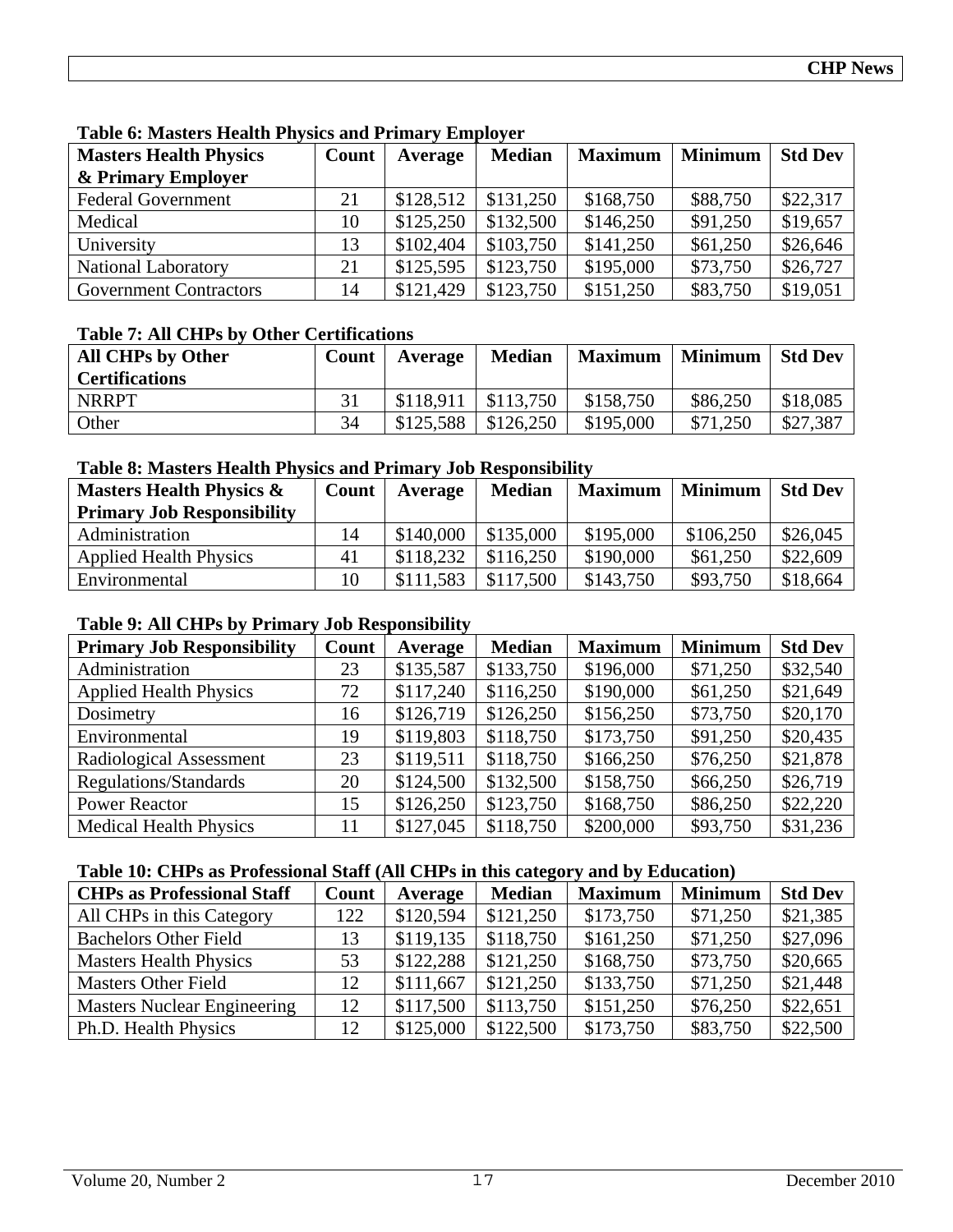| THOIC III CIIID GO D'GD'UI (1001 OI I L'OIVODIOIGH D'GGII (1111 CIII D'III GIID CGCCE ) GIIG D'I |       |           |               |                |                |                |
|--------------------------------------------------------------------------------------------------|-------|-----------|---------------|----------------|----------------|----------------|
| <b>CHPs as Supervisor of</b>                                                                     | Count | Average   | <b>Median</b> | <b>Maximum</b> | <b>Minimum</b> | <b>Std Dev</b> |
| <b>Professional Staff</b>                                                                        |       |           |               |                |                |                |
| All CHPs in this Category                                                                        | 45    | \$129,528 | \$123,750     | \$195,000      | \$93,750       | \$23,600       |
| <b>Masters Health Physics</b>                                                                    | 22    | \$136.818 | \$135,000     | \$195,000      | \$98,750       | \$26,611       |
|                                                                                                  |       |           |               |                |                |                |

# **Table 11: CHPs as Supervisor of Professional Staff (All CHPs in this category and by Education)**

# **Table 12: All CHPs as Facility Manager, RPM/RSO, University RSO**

| <b>CHPs as RPM/RSO</b>  | Count | Average   | <b>Median</b> | <b>Maximum</b> | <b>Minimum</b> | <b>Std Dev</b> |
|-------------------------|-------|-----------|---------------|----------------|----------------|----------------|
| All CHPs RPM/RSO        | 17    | \$130,353 | \$126,250     | \$196,000      | \$101,250      | \$24,958       |
| All CHPs University RSO | 19    | \$98,487  | \$96,250      | \$156,250      | \$61,250       | \$23,963       |
| All CHPs Medical RSO    | 14    | \$121,607 | \$123,750     | \$161,250      | \$88,750       | \$21,703       |
|                         |       |           |               |                |                |                |

# **Figure 1: Histogram of Table 1 Data, all CHPs**

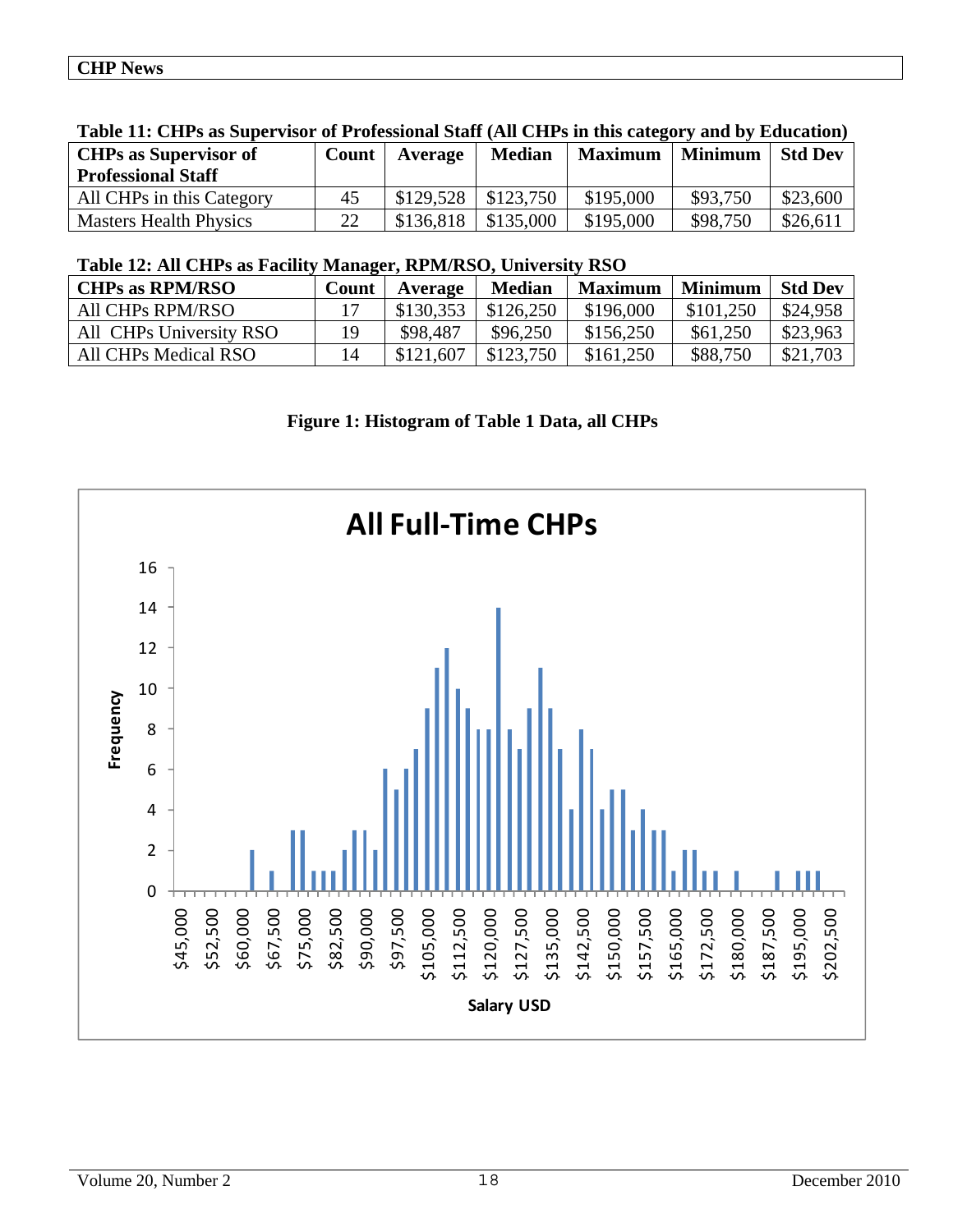

**Figure 2: Histogram of Table 2 Data, Masters Health Physics CHPs** 

# Acknowledgements

Thank you for participating in this survey. Your confidential data benefits the entire health physics community, and is never shared such that it would be possible to identify individual participants.

# Other Notes

The HPS and AAHP placed the CHP Salary Survey under the purview of the AAHP Professional Development Committee. The author of the CHP Salary Survey legally shortened his surname to Lauten.